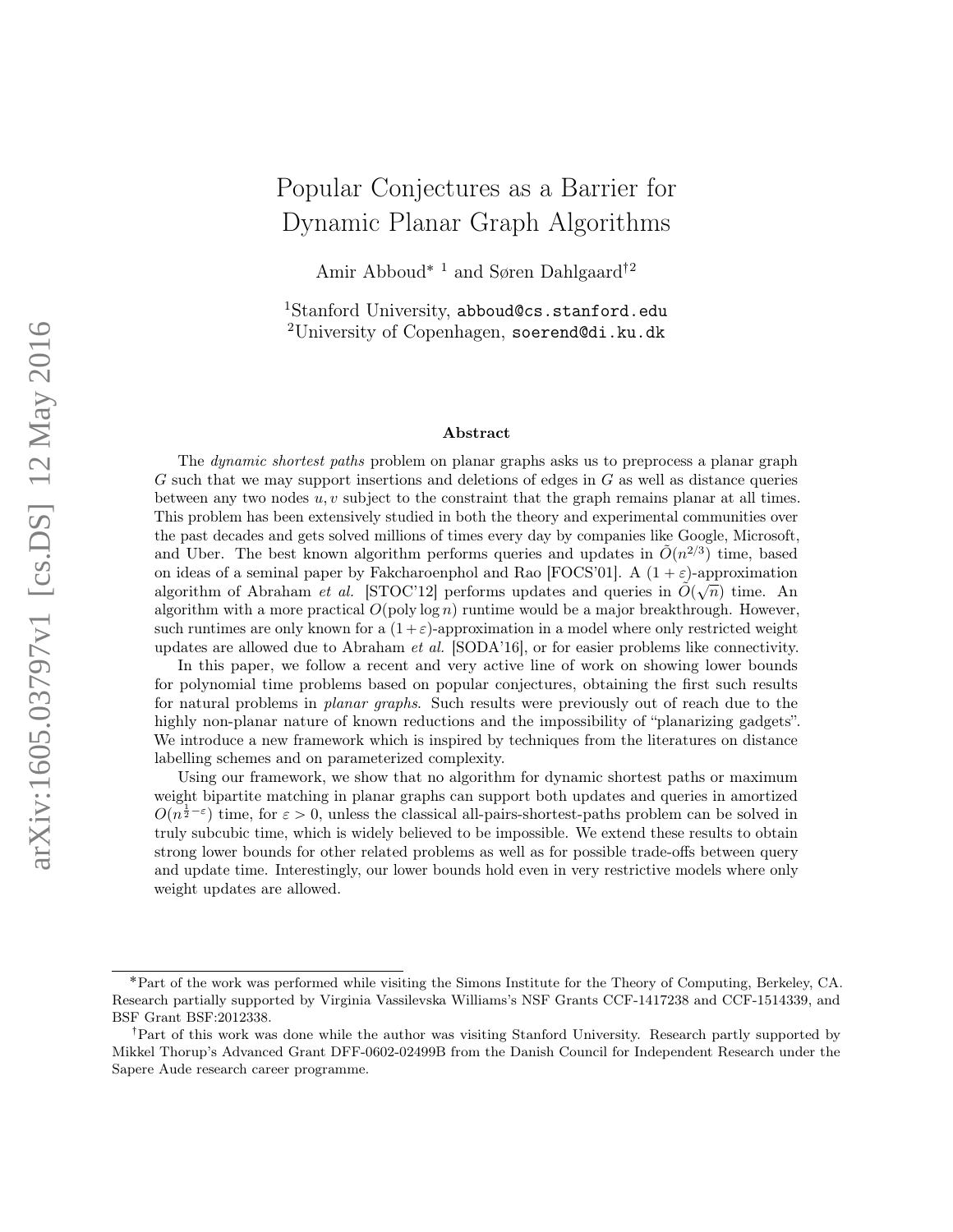### 1 Introduction

The *dynamic shortest paths* problem on *planar graphs* is to preprocess a planar graph  $G$ , e.g. the national road network, so that we are able to efficiently support the following two operations:

- At any point, we might *insert* or *remove* an edge  $(u, v)$  in  $G$ , e.g. in case a road gets congested due to an accident. Such updates are subjected to the constraint that the planarity of the graph is not violated. We may also consider another natural variant in which we are only allowed to update the weights of existing edges.
- We want to be able to quickly answer *queries* that ask for the length of the shortest path between two given nodes  $u$  and  $v$ , in the most current graph  $G$ .

This is a problem that gets solved millions of times every day by companies like Google, Microsoft, and Uber on graphs such as road networks with many millions of nodes. It is thus a very important question in both theory and practice whether there exists data structures that can perform updates and (especially) queries on graphs with n nodes in polylogarithmic or even  $n^{o(1)}$  time.

Shortest paths problems on planar graphs provide an ideal combination of mathematical simplicity and elegance with faithful modeling of realistic applications of major industrial interest. The literature on the topic is too massive for us to survey in this paper: the current draft of the book "Optimization Problems in Planar Graphs" by Klein and Mozes [\[42\]](#page-18-0) dedicates *four chapters* to the algorithmic techniques for shortest paths by the theory community. While near-optimal algorithms are known for most variants of shortest paths on static planar graphs, the *dynamic* setting has proven much more challenging.

Since an s, t-shortest path in a planar graph can be found in near-linear time (linear time for non-negative weights) [\[39,](#page-18-1) [28\]](#page-17-0), there is a naïve algorithm for the dynamic problem that spends  $O(n)$ time on queries. After progress on other related problems on dynamic planar graphs [\[29,](#page-17-1) [30,](#page-17-2) [24,](#page-17-3) [31,](#page-17-4) [61,](#page-19-0) [44,](#page-18-2) [39\]](#page-18-1), the first sublinear bound was obtained in the seminal paper of Fakcharoenphol and Rao [\[28\]](#page-17-0), which introduced new techniques that led to major results for other problems like Max Flow (even on static graphs) [\[17,](#page-16-0) [47\]](#page-18-3). The amortized time per operation was  $O(n^{2/3} \log^{7/3} n)$  and  $O(n^{4/5} \log^{13/5} n)$  if negative edges are allowed, and follow up works of Klein [\[43\]](#page-18-4), Italiano *et al.* [\[40\]](#page-18-5), and Kaplan *et al.* [\[41\]](#page-18-6) reduced the runtime to  $O(n^{2/3} \log^{5/3} n)$  (even allowing negative weights), and most recently, Gawrychowski and Karczmarz [\[33\]](#page-17-5) reduced it further to  $O(n^{2/3} \frac{\log^{5/3} n}{\log^{4/3} \log n})$  $\frac{\log^{3/2} n}{\log^{4/3} \log n}$ ). In fact these algorithms give a trade-off on the update and query time of  $\tilde{O}(n/\sqrt{r})$  and  $\tilde{O}(r)$ , for all r. The problem has also been extensively studied from an engineering viewpoint on real-world transportation networks (see [\[21\]](#page-17-6) for a survey). State of the art algorithms [\[13,](#page-16-1) [20,](#page-16-2) [22,](#page-17-7) [34,](#page-17-8) [60\]](#page-19-1) are able to exploit further structure of road networks (beyond planarity) and process updates to networks with tens of millions of nodes in milliseconds.

In a recent SODA'16 paper, Abraham et al. [\[6\]](#page-15-0) study worst case bounds under a restricted but realistic model of dynamic updates in which a base graph G is given and one is allowed to perform only weight updates subject to the following constraint: For any updated graph  $G'$  it must hold that  $d_G(u, v) \leq d_{G'}(u, v) \leq M \cdot d_G(u, v)$  for all  $u, v$  and some parameter M. (Note that this will hold if, for example, the weight of each edge only changes to within a factor of  $M$ .) In this model, the authors obtain a  $(1 + \varepsilon)$ -approximation algorithm that maintains updates in  $O(poly \log n \cdot M^4/\varepsilon^3)$  time. Without this restriction, the best known  $(1+\varepsilon)$ -approximation algorithms use  $\tilde{O}(\sqrt{n})$  updates [\[44,](#page-18-2) [7\]](#page-16-3). Thus, when M is small, this model allows for a major improvement over the above results which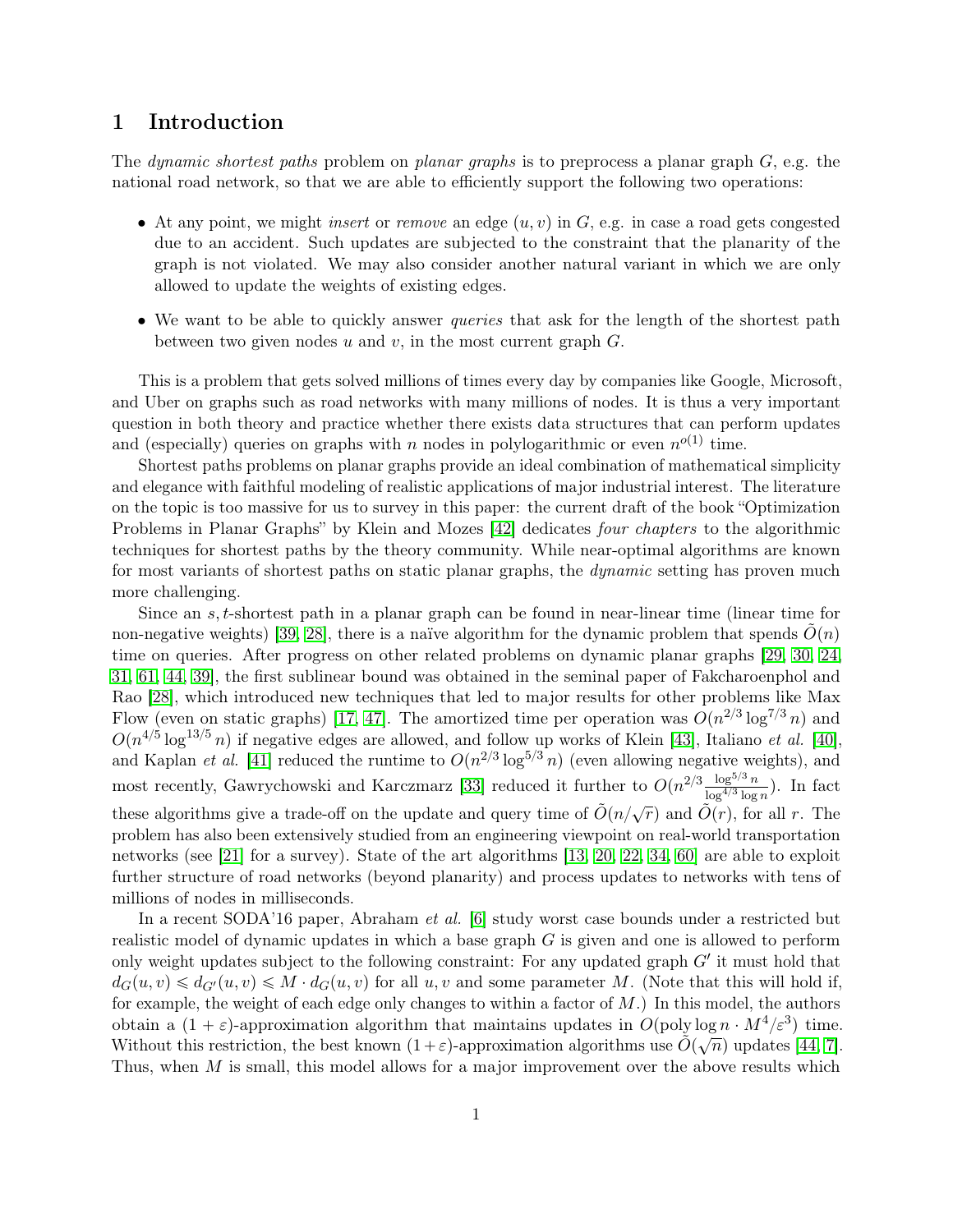require *polynomial time* updates. But is it enough to allow for exact algorithms with *subpolynomial* updates? Such a result would explain the impressive experimental performance of state of the art algorithms.

On the negative side, Eppstein showed that  $\Omega(\log n/\log \log n)$  time is required in the cell probe model [\[27\]](#page-17-9) for planar connectivity (and therefore also shortest path). However, an unconditional  $\log^{\omega(1)} n$  lower bound is far beyond the scope of current techniques (see [\[18\]](#page-16-4)). In recent years, much stronger lower bounds were obtained for dynamic problems under certain popular conjectures [\[57,](#page-19-2) [54,](#page-19-3) [3,](#page-15-1) [46,](#page-18-7) [38,](#page-18-8) [5,](#page-15-2) [19\]](#page-16-5). For example, Roditty and Zwick [\[57\]](#page-19-2) proved an  $n^{2-o(1)}$  lower bound for dynamic single source shortest paths in general graphs under the following conjecture.

<span id="page-2-0"></span>Conjecture 1 (APSP Conjecture). There exists no algorithm for solving the all pairs shortest paths (APSP) problem in general weighted (static) graphs in time  $O(n^{3-\epsilon})$  for any  $\varepsilon > 0$ .

However, the reductions used in these results produce graphs that are fundamentally non-planar, such as dense graphs on three layers, and popular approaches for making them planar, e.g. by replacing each edge crossing with a small "planarizing gadget", are provably impossible (this was recently shown for matching [\[36\]](#page-18-9) and is easier to show for problems like reachability and shortest paths). Due to this and other challenges no (conditional) polynomial lower bounds were known for any natural problem on (static or dynamic) planar graphs.

On a more general note, an important direction for future research on the fine-grained complexity of polynomial time problems (a.k.a. Hardness in P) is to understand the complexity of fundamental problems on restricted but realistic classes of inputs. A Recent result along these lines is the observation that the  $n^{2-o(1)}$  lower bound for computing the diameter of a sparse graph [\[56\]](#page-19-4) holds even when the treewidth of the graph is  $O(\log n)$  [\[4\]](#page-15-3). In this paper, we take a substantial step in this direction, proving the first strong (conditional) lower bounds for natural problems on planar graphs.

#### 1.1 Our Results

We present the first conditional lower bounds for natural problems on planar graphs using a new framework based on several ideas for conditional lower bounds on dynamic graphs combined with ideas from parameterized complexity [\[50,](#page-19-5) [51\]](#page-19-6) and labeling schemes [\[32\]](#page-17-10). We believe that this framework is of general interest and might lead to more interesting results for planar graphs. Our framework shows an interesting connection between dynamic problems and distance labeling and also slightly improves the result of [\[32\]](#page-17-10) providing a tight lower bound for distance labeling in weighted planar graphs (this is discussed in Section [1.2\)](#page-4-0).

Our first result is a conditional polynomial lower bound for dynamic shortest paths on planar graphs. Like several recent results [\[64,](#page-19-7) [2,](#page-15-4) [1,](#page-15-5) [5,](#page-15-2) [58,](#page-19-8) [19\]](#page-16-5), our lower bound is based on the APSP conjecture. Perhaps the best argument for this conjecture is the fact that it has endured decades of extensive algorithmic attacks. Moreover, due to the known subcubic equivalences [\[64,](#page-19-7) [1,](#page-15-5) [58\]](#page-19-8), the conjecture is false if and only if several other fundamental graph and matrix problems can be solved substantially faster.

<span id="page-2-1"></span>**Theorem 1.** No algorithm can solve the dynamic APSP problem in planar graphs on N nodes with amortized query time  $q(N)$  and update time  $u(N)$  such that  $q(N) \cdot u(N) = O(N^{1-\epsilon})$  for any  $\varepsilon > 0$ unless Conjecture [1](#page-2-0) is false. This holds even if we only allow weight updates to G.

Thus, under the APSP conjecture, there is no hope for a very efficient dynamic shortest paths algorithm on planar graphs with provable guarantees. We show that an algorithm achieving  $O(n^{1/2-\epsilon})$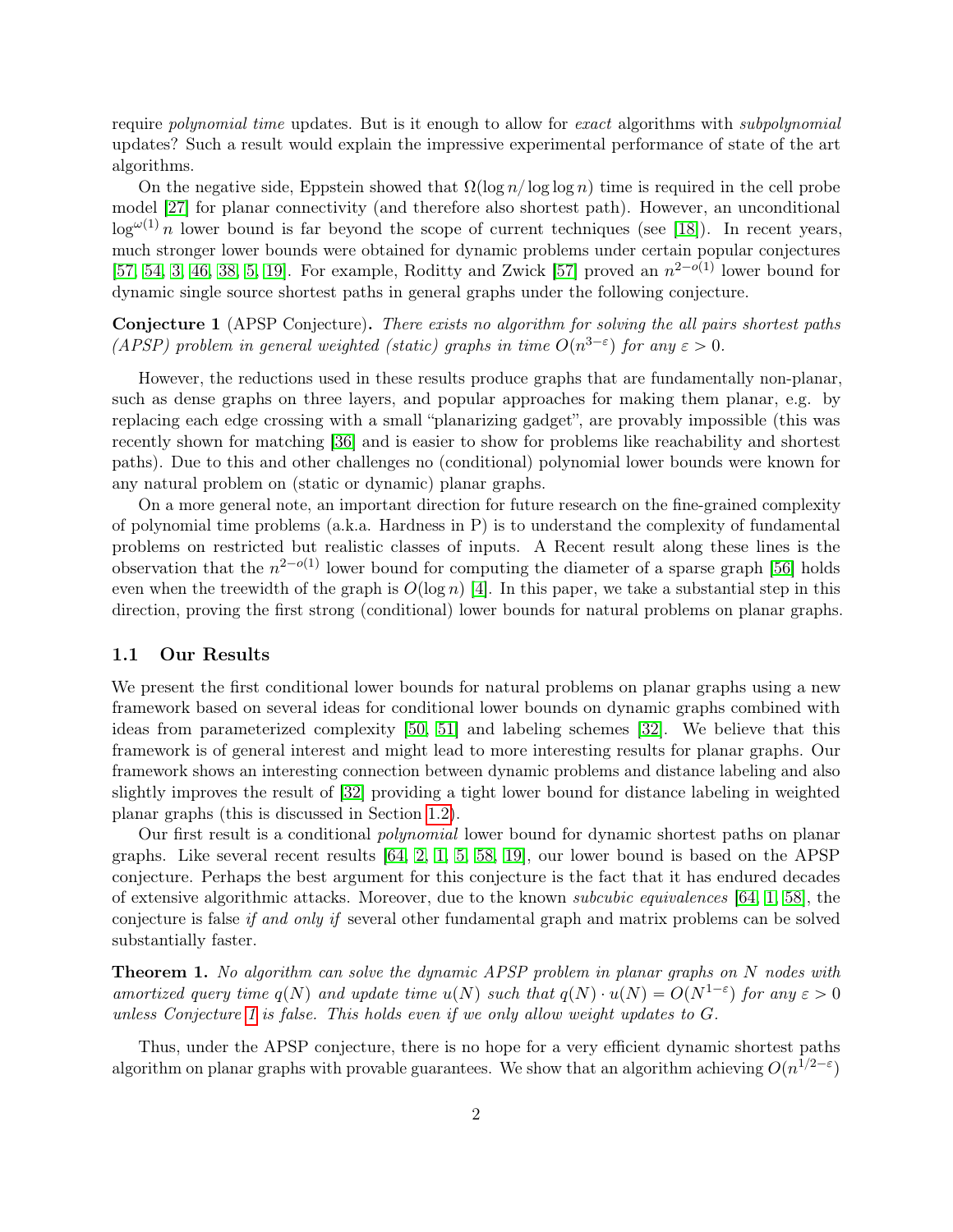time for both updates and queries is unlikely, implying that the current upper bounds achieving  $\tilde{O}(n^{2/3})$  time are not too far from being conditionally optimal. Furthermore, our result implies that any algorithm with subpolynomial query time must have *linear* update time (and the other way around). Thus, the naïve algorithm of simply computing the entire shortest path every time a query is made is (conditionally) optimal if we want  $n^{o(1)}$  update time.

An important property of Theorem [1](#page-2-1) is that our reduction does not even violate planarity with respect to a *fixed embedding*. Thus, we give lower bounds even for *plane graph* problems, which in many cases allow for improved upper bounds over flexible planar graphs (e.g. for reachability[\[23,](#page-17-11) [11\]](#page-16-6)). Moreover, our graphs are *grid graphs* which are subgraphs of the infinite grid, a special and highly structured subclass of planar graphs. Finally, as stated in Theorem [1](#page-2-1) our lower bound holds even for the edge weight update model of Abraham *et al.* [\[6\]](#page-15-0), where each edge only ever changes its weight to within a factor of  $M > 1$ . While they obtain fast polylog(n) time  $(1 + \varepsilon)$ -approximation algorithm in this model, we show that an exact answer with the same query time likely requires linear update time and that an algorithm with  $O(n^{1/2-\epsilon})$  runtime for both is highly unlikely. Thus, further theoretical restrictions need to be added in order to explain the impressive performance on real road networks.

We also extend Theorem [1](#page-2-1) to the case in which we only need to maintain one  $s, t$  distance (the s, t-shortest path problem). While this problem is equivalent to the APSP version in general (as we may connect s and t to any two nodes  $u, v$  we wish to know the distance between) this may violate planarity and especially a fixed embedding. We show that this problem exhibits similar trade-offs under Conjecture [1](#page-2-0) even if we are only allowed to update weights. Finally, we note that in the case of directed planar graphs allowing negative edge weights our techniques can be extended to show the same hardness result for any approximation under Conjecture [1.](#page-2-0)

Next, we seek a lower bound for the unweighted version of the problem, which arguably, is of more fundamental interest. Typically, a conditional lower bound under the APSP conjecture for a weighted problem can be modified into a lower bound for its unweighted version under the Boolean Matrix Multiplication (BMM) Conjecture [\[25,](#page-17-12) [57,](#page-19-2) [64,](#page-19-7) [3,](#page-15-1) [1\]](#page-15-5). While for combinatorial algorithms the complexity of BMM is conjectured to be cubic, it is known that using algebraic techniques there is an  $O(n^{\omega})$  algorithm, where  $\omega < 2.373$  [\[63,](#page-19-9) [49\]](#page-18-10). When reducing to dynamic problems, however, lower bounds under BMM are often under a certain online version of BMM for which, Henzinger et al. [\[38\]](#page-18-8) conjecture that there is no truly subcubic algorithms, even using algebraic techniques. This Online Matrix Vector Multiplication (OMv) Conjecture is stated formally in Section [5.](#page-12-0)

The OMv conjecture implies strong lower bounds for many dynamic problems on general graphs [\[38\]](#page-18-8), via extremely simple reductions [\[3,](#page-15-1) [38\]](#page-18-8). Our next result is a significantly more involved reduction from OMv to dynamic shortest paths on planar graphs, giving unweighted versions of the theorems above. The lower bounds are slightly weaker but they still rule out algorithms with subpolynomial update and query times, even in grid graphs. We remark that all lower bounds under the APSP conjecture in this paper, such as Theorem [1,](#page-2-1) also hold under OMv.

<span id="page-3-0"></span>Theorem 2. No algorithm can solve the dynamic APSP problem in unit weight planar graphs on N nodes with amortized query time  $q(N)$  and update time  $u(N)$  such that  $\max(q(N)^2 \cdot u(N), q(N) \cdot w(N))$  $u(N)^2$ ) =  $O(N^{1-\varepsilon})$  for any  $\varepsilon > 0$  unless the OMv conjecture of [\[38\]](#page-18-8) is false. This holds even if we only allow weight updates.

For instance, Theorem [2](#page-3-0) shows that no algorithm is likely to have  $O(n^{\frac{1}{3}-\varepsilon})$  amortized time for both queries and updates. It also shows that if we want to have  $n^{o(1)}$  for one we likely need  $n^{\frac{1}{2}-o(1)}$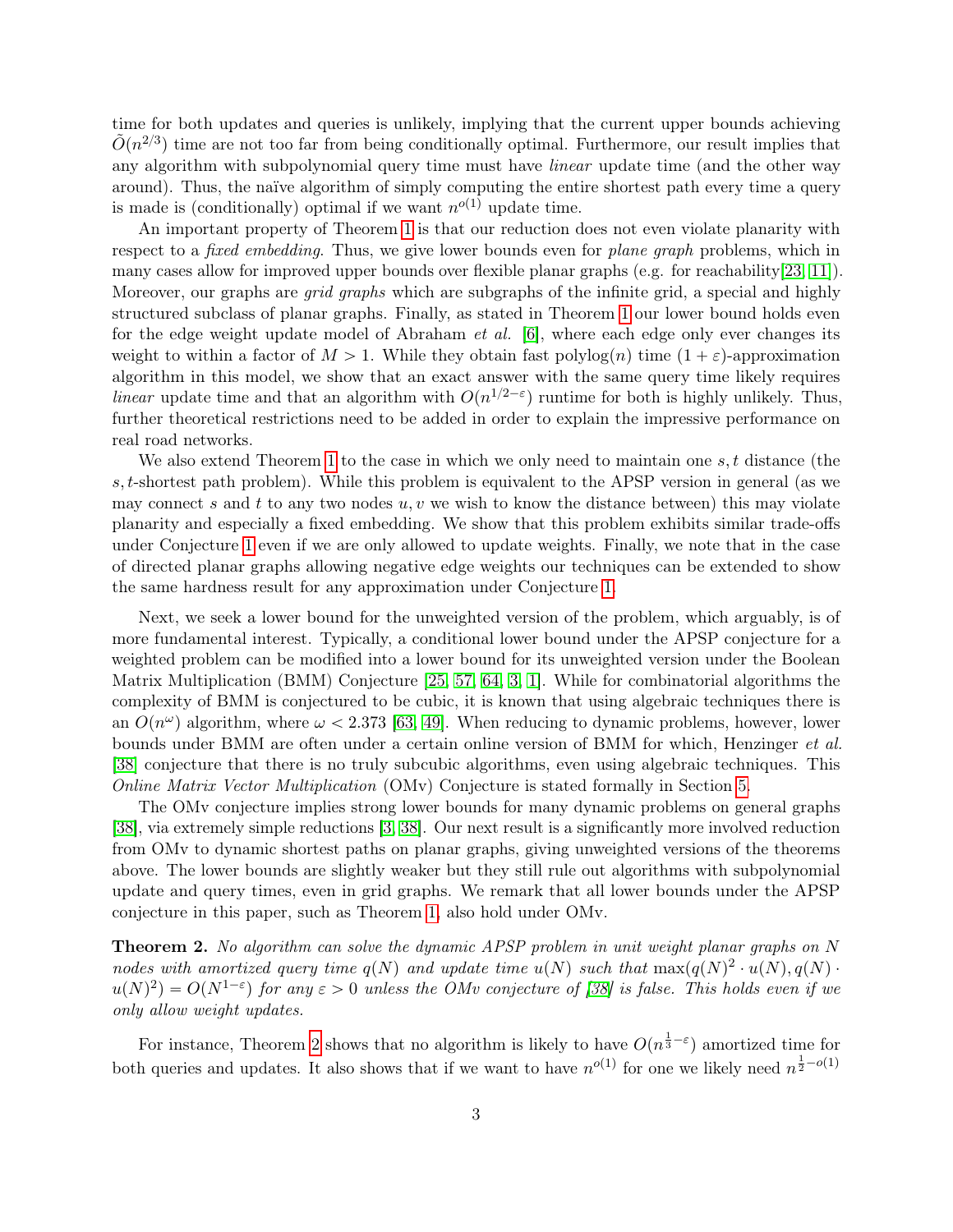time for the other.

Combined with previous results, our theorems reveal a mysterious phenomenon: there are two contradicting separations between planar graphs and small treewidth graphs, in terms of the time complexity of dynamic problems related to shortest paths (under popular conjectures). To illustrate these separations, consider the dynamic s, t-shortest path problem and the dynamic approximate diameter problem. For s, t-shortest path, planar graphs are much harder, they require  $n^{1/3-o(1)}$ update or query time by Theorem [2](#page-3-0) (under OMv), while on small (polylog) treewidth graphs there is an algorithm achieving polylog updates and queries [\[6\]](#page-15-0). On the other hand, for approximate diameter, planar graphs are provably easier under the Strong Exponential Time Hypothesis (SETH). A naive algorithm that runs the known  $O(n)$  time static algorithm for  $(1 + \varepsilon)$  approximate diameter on planar graphs after each update [\[62\]](#page-19-10), shatters an  $n^{2-o(1)}$  SETH-based lower bound for a  $(4/3 - \delta)$ approximation for diameter on graphs with treewidth  $O(\log n)$  [\[3\]](#page-15-1)<sup>[1](#page-4-1)</sup>.

We demonstrate the potential of our framework to yield further strong lower bounds for important problems in planar graphs by proving such a result for another well-studied problem in the graph theory literature, namely Maximum Weight Matching.

Maintaining a maximum matching in general dynamic graphs is a difficult task: the best known algorithm by Sankowski [\[59\]](#page-19-11) has an  $O(n^{1.495})$  amortized update time, and it is better than the simple  $O(m)$  algorithm (that looks for an augmenting path after every update) only in dense graphs. Recent results show barriers for much faster algorithms via conjectures like OMv and 3-SUM [\[3,](#page-15-1) [46,](#page-18-7) [38,](#page-18-8) [19\]](#page-16-5). To our knowledge, this  $O(m)$  update time is the best known for planar graphs and no lower bound is known. Meanwhile, there has been tremendous progress on approximation algorithms [\[53,](#page-19-12) [12,](#page-16-7) [52,](#page-19-13) [14,](#page-16-8) [16,](#page-16-9) [15,](#page-16-10) [37,](#page-18-11) [45,](#page-18-12) [55,](#page-19-14) [10\]](#page-16-11), both on general and planar graphs, as well as for the natural Maximum Weight Matching (see the references in [\[26\]](#page-17-13) for the history of this variant). Planar graphs have proven easier to work with in this context: the state of the art deterministic algorithm for maintaining a  $(1 + \varepsilon)$ -maximum matching in general graphs has  $O(\sqrt{m})$  update time [\[35\]](#page-17-14), while in planar graphs the bound is  $O(1)$  [\[55\]](#page-19-14).

We show a strong *polynomial* lower bound for Max Weight Matching on planar graphs, that holds even for bipartite graphs with a fixed embedding into the plane and even in grid graphs. The lower bound is similar to Theorem [1](#page-2-1) and shows a trade-off between query and update time.

<span id="page-4-2"></span>Theorem 3. No algorithm can solve the dynamic maximum weight matching problem in bipartite planar graphs on N nodes with amortized update time  $u(N)$  and query time  $q(N)$  such that  $\max(q(N), u(N)) = O(N^{\frac{1}{2}-\varepsilon})$  for any  $\varepsilon > 0$  unless Conjecture [1](#page-2-0) is false. Furthermore, if  $q(N) \geq u(N)$  the algorithm cannot have  $q(N) \cdot u(N) = O(N^{1-\varepsilon})$ . This holds even if the planar embedding of G never changes.

Finally, we use our framework to show lower bounds for various other problems, like dynamic girth and diameter. We also argue that our bounds can be turned into worst-case bounds for incremental and decremental versions of the same problems.

#### <span id="page-4-0"></span>1.2 Techniques and relations to distance labeling

To prove the results mentioned above we introduce a new framework for reductions to optimization problems on planar graphs. As mentioned we combine ideas from previous lower bound proofs

<span id="page-4-1"></span><sup>&</sup>lt;sup>1</sup>This lower bound follows from observing that the reduction from CNF-SAT to dynamic diameter [\[3\]](#page-15-1) produces graphs with logarithmic treewidth. For more details on an analogous observation w.r.t. the lower bound for diameter in static graphs, see [\[4\]](#page-15-3).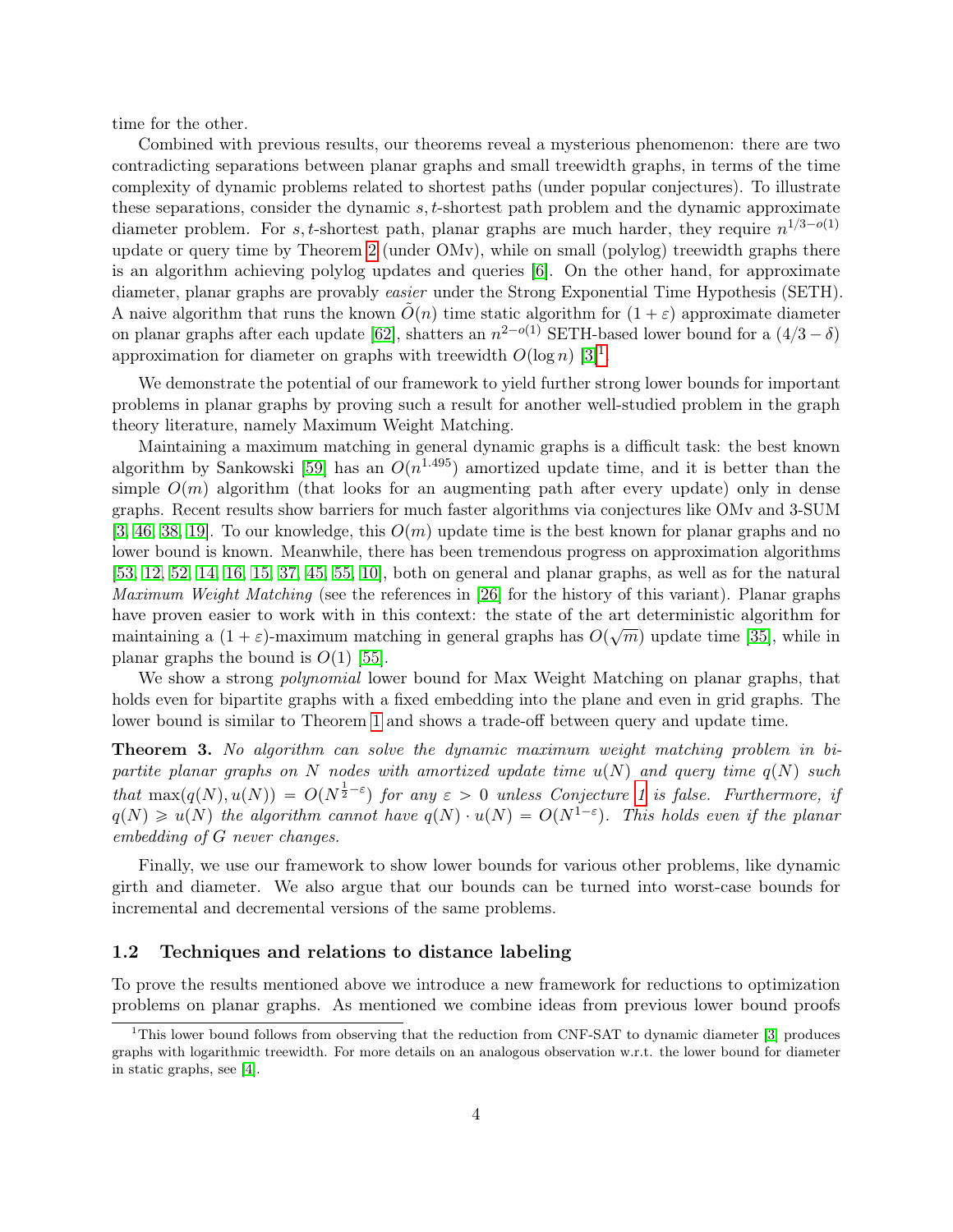for dynamic graph problems with an approach inspired by the framework of Marx for hardness of parameterized geometric problem (via the Grid Tiling problem) [\[50,](#page-19-5) [51\]](#page-19-6) and a graph construction from the research on labelling schemes by Gavoille et al. [\[32\]](#page-17-10).

Gavoille *et al.* [\[32\]](#page-17-10) used a family of grid-like graphs to prove an (unconditional) lower bound of  $\Omega(\sqrt{n})$  on the label size of distance labeling in weighted planar graphs along with a  $O(\sqrt{n}\log n)$ upper bound. (A full discussion of distance labeling schemes is outside the scope of this paper. For details on this we refer to [\[32,](#page-17-10) [9,](#page-16-12) [8\]](#page-16-13)). In this paper we generalize their family of graphs to a family of grid graphs capable of representing general matrices with weights in  $[poly(n)]$  via shortest paths distances. Using our construction with the framework of [\[32\]](#page-17-10), we obtain a *tight*  $\Omega(\sqrt{n}\log n)$  lower bound on the size of distance labeling in weighted planar graphs (and even grid graphs).

Our main approach works by reducing from the  $(min, +)$ -Matrix-Multiplication problem which is known to be equivalent to APSP (see [\[64\]](#page-19-7)): Given two  $n \times n$  matrices A, B with entries in  $[poly(n)]$ . compute a matrix  $C = A \oplus B$  such that  $C[i, j] = \min_{k \in [n]} A[i, k] + B[k, j]$ . By concatenating grid graphs from the family described above we are able to represent one of the matrices in the product and we can then simulate the multiplication process via updates and shortest paths queries.

In a certain intuitive sense, our connection between dynamic algorithms and labeling schemes is the reverse direction of the one shown by Abraham *et al.* [\[7\]](#page-16-3) to obtain their  $\tilde{O}(\sqrt{N})$  update time  $(1 + \varepsilon)$ -approximation algorithm for dynamic APSP. Their algorithm utilizes a clever upper bound for the so-called *forbidden set distance labeling* problem, while our lower bound constructions have a clever lower bound for labeling schemes embedded in them.

### <span id="page-5-1"></span>2 A grid construction

In order to reduce to problems on planar graphs we will need a planar construction, which is able to capture the complications of problems like OMv and APSP. To do this we will employ a grid construction based on the one used in [\[32\]](#page-17-10) to prove lower bounds on distance labeling for planar graphs. Our construction takes a matrix as input and produces a grid graph representing that matrix. We first present a boolean version similar to the one from [\[32\]](#page-17-10) and then modify it to obtain a version taking matrices with integer entries as input. This modified matrix also immediately leads to a tight  $\Omega(\sqrt{n}\log n)$  lower bound for distance labeling in planar graphs with weights in  $[poly(n)]$ when combined with the framework of [\[32\]](#page-17-10).

<span id="page-5-0"></span>**Definition 1.** Let M be a boolean  $R \times C$  matrix. We will call the following construction the grid embedding of M:

Let  $G_M$  be a rectangular grid graph with R rows and C columns. Denote the node at intersection  $(i, j)$  by  $u_{i,j}$  ( $u_{1,1}$  is top-left and  $u_{R,C}$  is bottom-right). Add C nodes  $a_1, \ldots, a_C$  and edges  $(u_{1,j}, a_j)$ above  $G_M$ . Similarly add the nodes  $b_1, \ldots, b_R$  and edges  $(u_i, C, b_i)$  to the right of  $G_M$ . Now subdivide each vertical edge adding the node  $v_{i,j}$  above  $u_{i,j}$ , and subdivide each horizontal edge adding the node  $w_{i,j}$  to the right of  $u_{i,j}$ . Finally, for each entry of M such that  $M_{i,j} = 1$  add the node  $x_{i,j}$  and edges  $(v_{i,j}, x_{i,j})$  and  $(w_{i,j}, x_{i,j})$  to the graph.

The weights of  $G_M$  are as follows: Each edge  $(u_{i,j}, v_{i+1,j})$  and  $(a_j, v_{1,j})$  has weight  $2j - 1$ . Each edge  $(w_{i,j}, u_{i+1,j})$  and  $(w_{i,C}, b_i)$  has weight  $2R - 2$ . The edge  $(u_{i,j}, w_{i,j})$  has weight 2. All remaining edges have weight 1.

We will call the two-edge path  $v_{i,j} \to x_{i,j} \to w_{i,j}$  a shortcut from  $v_{i,j}$  to  $w_{i,j}$  as it has length 1 less than the path  $v_{i,j} \to u_{i,j} \to w_{i,j}$ . Clearly, the grid embedding of a  $R \times C$  matrix has  $O(RC)$  nodes.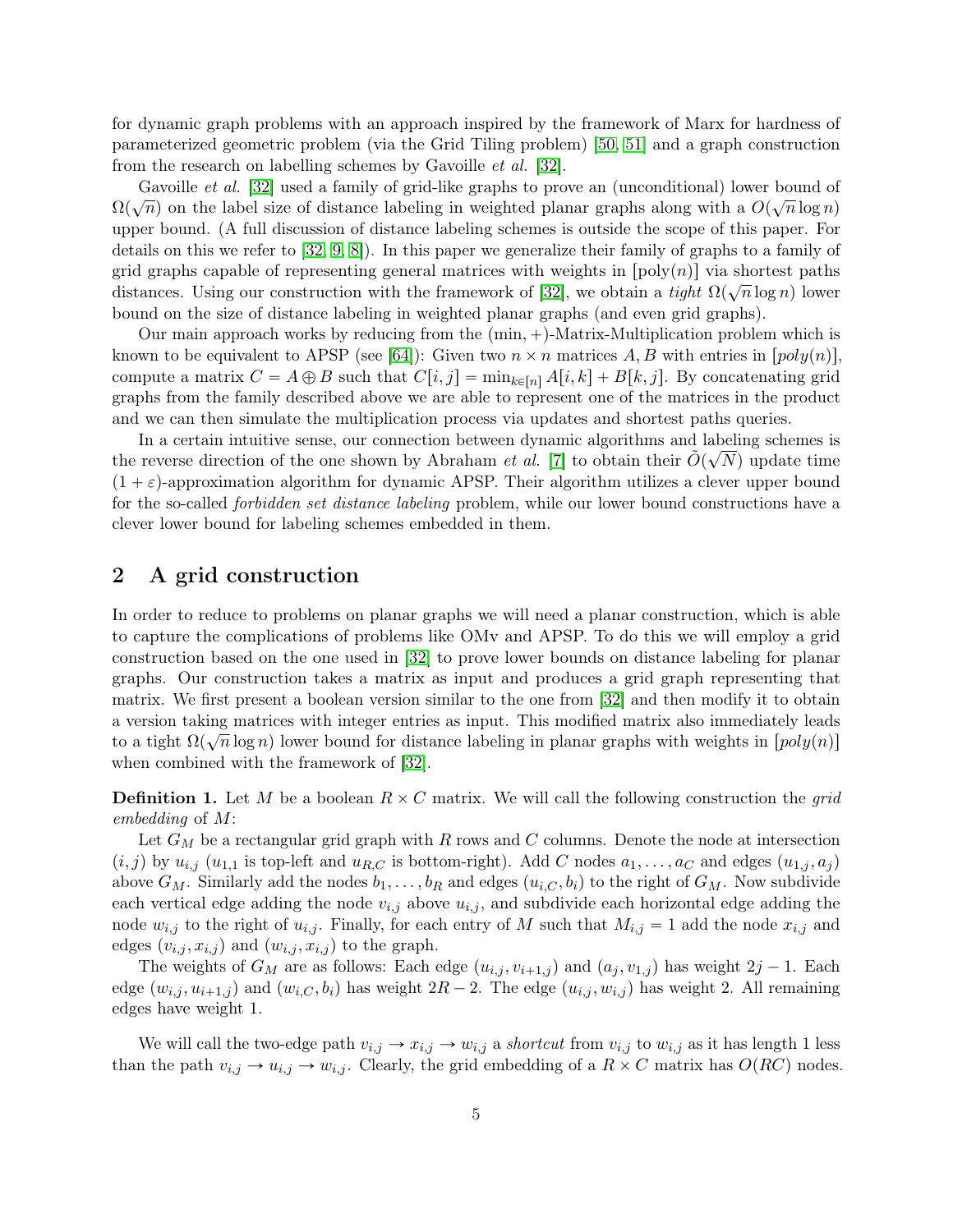It is also easy to see that such a grid embedding is a subgraph of a  $2R + 1 \times 2C + 1$  rectangular grid. The construction of Definition [1](#page-5-0) for a  $3 \times 3$  matrix can be seen in Figure [1.](#page-6-0)



<span id="page-6-0"></span>Figure 1: Illustration of the construction of Definition [1.](#page-5-0) The shortest path from  $a_2$  to  $b_2$  is highlighted in red. Most edge weights are omitted for clarity.

<span id="page-6-1"></span>**Proposition 1.** Let M be a boolean  $R \times C$  matrix and let  $G_M$  be its grid embedding as defined in Definition [1.](#page-5-0) Then for any  $1 \leq i \leq R$ ,  $1 \leq j \leq C$  and  $i < k \leq R$  the shortest path distance from  $u_{i,j}$ to  $b_k$  is exactly

 $(k - i) \cdot 2j + 2R \cdot (C - j + 1)$ 

if  $M_{k,j} = 0$  and

$$
(k-i) \cdot 2j + 2R \cdot (C-j+1) - 1
$$

otherwise.

*Proof.* Consider any shortest path from any  $u_{i,j}$  to  $b_k$ . Such a path must always go either "right" or "down" (if  $i = k$  the path must always go right). Essentially for every step to the left we pay at least  $4R - 1$  but can at most save  $2R$ : paying  $2R$  going left and  $2R$  going right, possibly saving 1 with a shortcut, and saving 2 for each vertical edge.

Now we will show the claim by induction on the sum  $i + j$ . Clearly, for  $u_{R,C}$  to  $b_R$  the distance is exactly 2R. Now consider  $u_{i,j}$  and assume  $k > i$  as the case of  $k = i$  is trivial. There are three cases to consider:

1. The path from  $u_{i,j}$  goes through  $w_{i,j}$  and then  $u_{i,j+1}$ . By the induction hypothesis this path has length at least

$$
2R + (k - i) \cdot 2(j + 1) + 2R \cdot (C - j) - 1 \ge 2R \cdot (C - j + 1) + (k - i) \cdot 2j.
$$

2. The path from  $u_{i,j}$  goes through  $v_{i+1,j}$  and then  $x_{i+1,j}$ ,  $w_{i+1,j}$ , and  $u_{i+1,j+1}$ . This path is only available if  $M_{i+1,j} = 1$ . If  $k = i + 1$ , this distance is exactly

$$
2j - 1 + 2R \cdot (C - j + 1) \; .
$$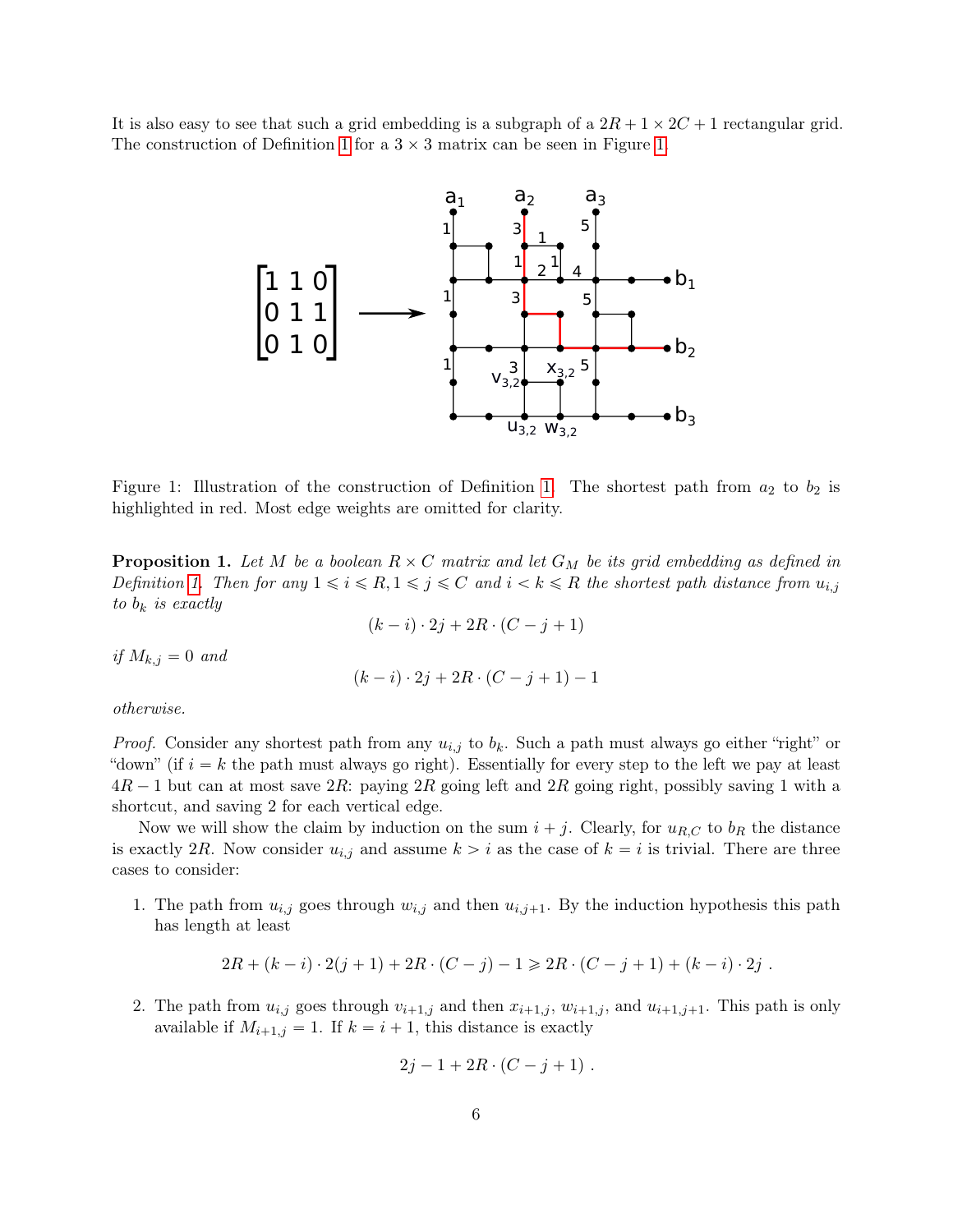Otherwise, by the induction hypothesis, it is at least

$$
(k-i-1)\cdot 2(j+1) + 2R\cdot (C-j) - 1 + 2j + 2R - 1 \geq (k-i)\cdot 2j + 2R\cdot (C-j+1)
$$

for  $k > i + 1$ 

3. The path from  $u_{i,j}$  goes through  $v_{i+1,j}$  and then  $u_{i+1,j}$ . By the induction hypothesis, if  $M_{k,j} = 1$ , the length of this path is

$$
(k-i-1)\cdot 2j+2R\cdot (C-j+1)-1+2j=(k-i)\cdot 2j+2R\cdot (C-j+1)-1
$$

and otherwise it is

$$
(k-i-1)\cdot 2j+2R\cdot (C-j+1)+2j.
$$

It is easy to verify that taking the path down and right as illustrated in Figure [1](#page-6-0) gives exactly the distances in the proposition, finishing the proof.  $\Box$ 

The following useful property of our grid construction follows.

<span id="page-7-1"></span>**Corollary [1.](#page-6-1)** Let M and  $G_M$  be as in Proposition 1. Then for any  $1 \leq k \leq R, 1 \leq j \leq C$ , the distance between  $a_j$  and  $b_k$  in  $G_M$  is exactly determined by whether  $M_{k,j} = 1$ . In this case the distance is  $2R \cdot (C - j + 1) + 2jk - 1$  and it is  $2R \cdot (C - j + 1) + 2jk$  otherwise.

The following generalization for matrices with integer weights will be useful when reducing from APSP.

<span id="page-7-3"></span>**Definition 2.** Let M be a  $R \times C$  matrix with integer weights in  $\{0, \ldots, X\}$ . We will call the following construction the grid embedding of M.

Let  $G_M$  be the grid embedding from Definition [1](#page-5-0) for the all ones matrix of size  $R \times C$  and multiply the weight of each edge by  $X^2$ . Furthermore, for each edge  $(v_{i,j}, x_{i,j})$  increase its weight by  $M_{i,j}$ .

<span id="page-7-0"></span>**Corollary 2.** Let M be a  $R \times C$  matrix with integer weights in  $\{0, \ldots, X\}$  and let  $G_M$  be its grid embedding. Then for any  $1 \leq k \leq R$ ,  $1 \leq j \leq C$ , the distance between  $a_j$  and  $b_k$  in  $G_M$  is exactly

$$
X^2 \cdot (2R \cdot (C-j+1) + 2jk - 1) + M_{k,j}
$$

Corollary [2](#page-7-0) follows from Corollary [1](#page-7-1) by observing that any path from  $a_j$  to  $b_k$  not using the shortcut at intersection  $(k, j)$  has distance at least  $X^2 \cdot (2R \cdot (C-j+1) + 2jk)$  and since  $M_{k,j} < X^2$ this distance is longer than using the shortcut. We remark that it would have been sufficient to multiply the weights by  $(X + 1)$  instead of  $X^2$ , but we do so to simplify a later argument.

### <span id="page-7-4"></span>3 Hardness of dynamic APSP in planar graphs

We will first show the following, simpler theorem and then generalize it to show trade-offs between query and update time.

<span id="page-7-2"></span>Theorem 4. No algorithm can solve the dynamic APSP problem in planar graphs on N nodes with amortized update and query time  $O(N^{\frac{1}{2}-\varepsilon})$  for any  $\varepsilon > 0$  unless Conjecture [1](#page-2-0) is false. This holds even if only weight updates are allowed.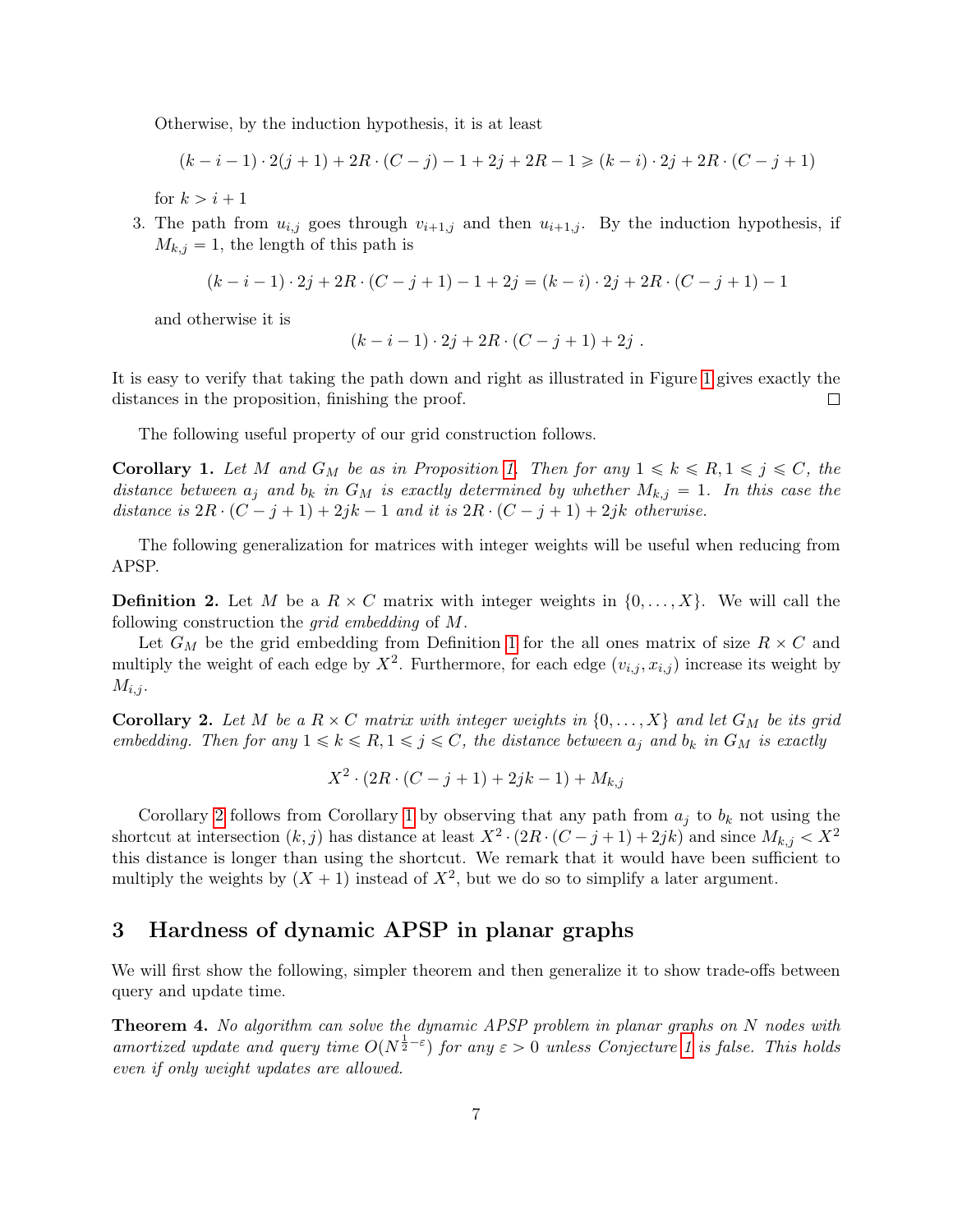The main idea in proving Theorem [4](#page-7-2) is to reduce from the APSP problem by first reducing to  $(\min, +)$ -Matrix-Mult and use the grid construction from Section [2](#page-5-1) to represent the matrices to be multiplied. We then perform several shortest paths queries to simulate the multiplication process. Below, we first present a naïve and faulty approach explaining the main ideas of the reduction. We then show how to mend this approach giving the desired result.

<span id="page-8-0"></span>Attempt 1. Consider the following algorithm for solving an instance,  $A \oplus B$  of the (min, +)-Matrix-Mult problem, where A and B are  $n \times n$  matrices. We may assume that A and B have integer weights in  $\{0, \ldots, X\}$  for some  $X = poly(n)$ .

We let the initial graph of the problem be the grid embedding  $G_B$  of B according to Definition [2](#page-7-3) along with a special vertex t. Also add the edges  $(b_k, t)$  for each  $1 \leq k \leq n$ . Now we wish to construct  $C = A \oplus B$  one row at a time. Such a row is a (min, +)-product of a row in A and the entire matrix  $B$ . Thus, for each row, i, of  $A$  we have a phase as follows:

- 1. For each  $1 \leq k \leq n$  update the weight of the edge  $(b_k, t)$  to be  $A_{i,k}$ .
- 2. For each  $1 \leq j \leq n$  query the distance between  $a_j$  and t.

The idea of each phase is that the distance between  $a_j$  and t should correspond to the value of  $C_{i,j} = \min_k A_{i,k} + B_{k,j}$ . Observe, that the distance from  $a_j$  to t using the edge  $(b_k, t)$  is exactly

$$
X^{2} \cdot (2n \cdot (n-j+1) + 2jk - 1) + B_{k,j} + A_{i,k}
$$

by Corollary [2.](#page-7-0) The dominant term in this expression increases with  $k$  and thus no matter what  $B_{k,j}$  and  $A_{i,k}$  are (for  $k > 1$ ), the shortest path from  $a_j$  to t will simply pick  $k = 1$  minimizing the above expression. If we instead set the weight of each edge  $(b_k, t)$  to  $X^2 \cdot 2j(n-k) + A_{i,k}$  we get the distance of using this edge to be

$$
X^{2} \cdot (2n \cdot (n-j+1) + 2jk-1) + B_{k,j} + A_{i,k} + X^{2} \cdot 2j(n-k) = X^{2} \cdot (2n(n+1)-1) + B_{k,j} + A_{i,k}.
$$

It follows that the shortest path from  $a_j$  to t is free to pick any k while only affecting the  $B_{k,j} + A_{i,k}$ term, which means that the shortest distance will be achieved by picking the  $k$  minimizing this term, which would give us exactly  $X^2 \cdot (2n(n+1)-1) + C_{i,j}$ . This approach therefore allows us to correctly calculate  $C = A \oplus B$ . However, the weight of the edge  $(b_k, t)$  now depends on which  $a_i$  we are querying implying that we have to update this weight for each  $a_i$  leading to a total of  $O(n^3)$  updates. By using this approach we are thus not able to make any statement about the time required for updates. We may try to assign edges and weights differently, but such approaches run into similar issues.

Observe that the graph created has  $N = O(n^2)$  nodes. Thus, if we were able to perform only  $O(n^2)$  total queries and updates the result of Theorem [4](#page-7-2) would follow.  $\diamond$ 

In order to circumvent this dependence on j when assigning weights to the edges  $(b_k, t)$  we instead replace t by another grid whose purpose is to "normalize" the distance for each  $a_i$ . By doing this we can connect the grids with edges whose weight is independent of  $j$ . This step deviates significantly from the construction of [\[32\]](#page-17-10) and is inspired by the grid tiling framework of Marx [\[50,](#page-19-5) [51\]](#page-19-6).

Proof of Theorem [4.](#page-7-2) We follow the same approach as in Attempt [1,](#page-8-0) but with a few changes. Define the initial graph G as follows: Let  $G_B$  be as before and let  $G'_B$  be the grid embedding of B mirrored along the vertical axis with all shortcuts removed. Now for each  $1 \leq k \leq n$  add the edge  $(b_k, b'_k)$  and define G to be this graph.

Now we perform a phase for each row  $i$  of  $A$  as follows: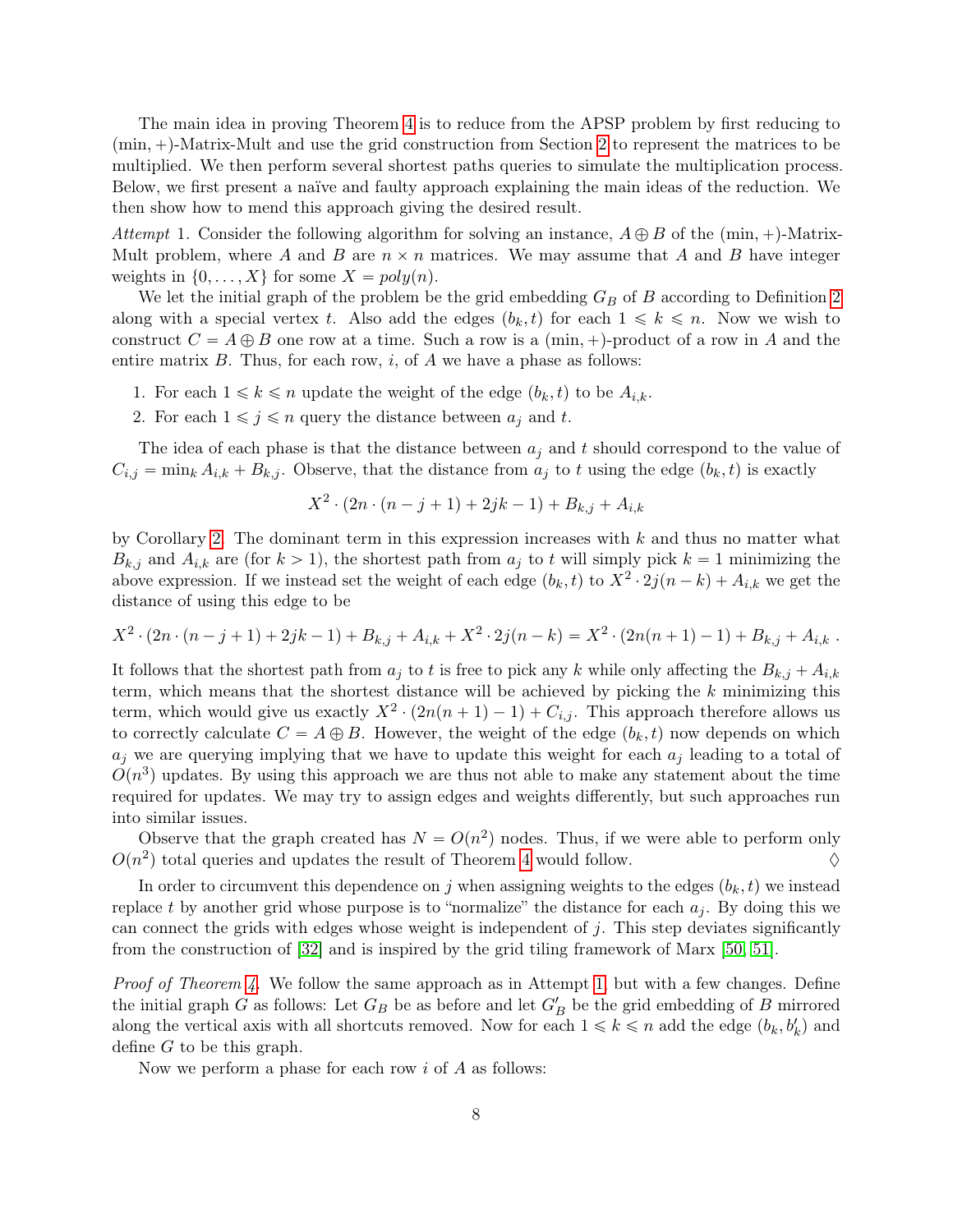- 1. For each  $1 \leq k \leq n$  set the weight of the edge  $(b_k, b'_k)$  to be  $X^2 \cdot (2(n+1)(n-k)) + A_{i,k}$ .
- 2. For each j query the distance between  $a_j$  and  $a'_{n-j+1}$ .

An example of this construction for  $n = 3$  can be seen in Figure [2.](#page-9-0)



<span id="page-9-0"></span>Figure 2: Example of a phase in the graph  $G$  in the reduction of Theorem [4.](#page-7-2) The highlighted path illustrates a shortest path between  $a_1$  and  $a'_3$  as an example of a query. Most edge weights have been omitted for clarity.

From the query between nodes  $a_j$  and  $a'_{n-j+1}$  above during phase i we can determine the entry  $C_{i,j}$  of the output matrix. To see this, consider the distance from  $a_j$  to  $a'_{n-j+1}$  at the time of query. This path has to go via some edge  $(b_k, b'_k)$ . From Corollary [2](#page-7-0) we know that this distance is exactly

$$
d_G(a_j, a'_{n-j+1}) = d(a_j, b_k) + w(b_k, b'_k) + d(b'_k, a'_{n-j+1})
$$
  
=  $X^2 \cdot (2n \cdot (n-j+1) + 2jk - 1) + B_{k,j} + X^2 \cdot (2(n+1)(n-k)) + A_{i,k}$   
+  $X^2 \cdot (2n \cdot j + 2(n-j+1)k)$   
=  $X^2 \cdot 2n(n+1) + X^2 \cdot 2k(n+1) + X^2 \cdot 2(n+1)(n-k) + B_{k,j} + A_{i,k} - X^2$   
=  $X^2 \cdot 4n(n+1) - X^2 + B_{k,j} + A_{i,k}$ .

The crucial property that our construction achieves is that the dominant term of this expression is independent of k. Thus, the shortest path will choose to go through the edge  $(b_k, b'_k)$  that minimizes  $B_{k,j} + A_{i,k}$ , implicitly giving us  $C_{i,j}$ . Subtracting  $X^2 \cdot (4n(n+1)-1)$  from the queried distance gives exactly the value of  $C_{i,j}$  and the algorithm therefore correctly computes C.

Following the analysis from Attempt [1](#page-8-0) we have that any algorithm with an amortized running time of  $O(N^{\frac{1}{2}-\epsilon})$  for both updates and queries contradicts Conjecture [1.](#page-2-0)  $\Box$ 

#### 3.1 Trade-offs

Theorem [4](#page-7-2) above shows that no algorithm can perform both updates and queries in amortized time  $O(N^{\frac{1}{2}-\varepsilon})$  unless Conjecture [1](#page-2-0) is false. We will now show how to generalize these ideas to show Theorem [1.](#page-2-1)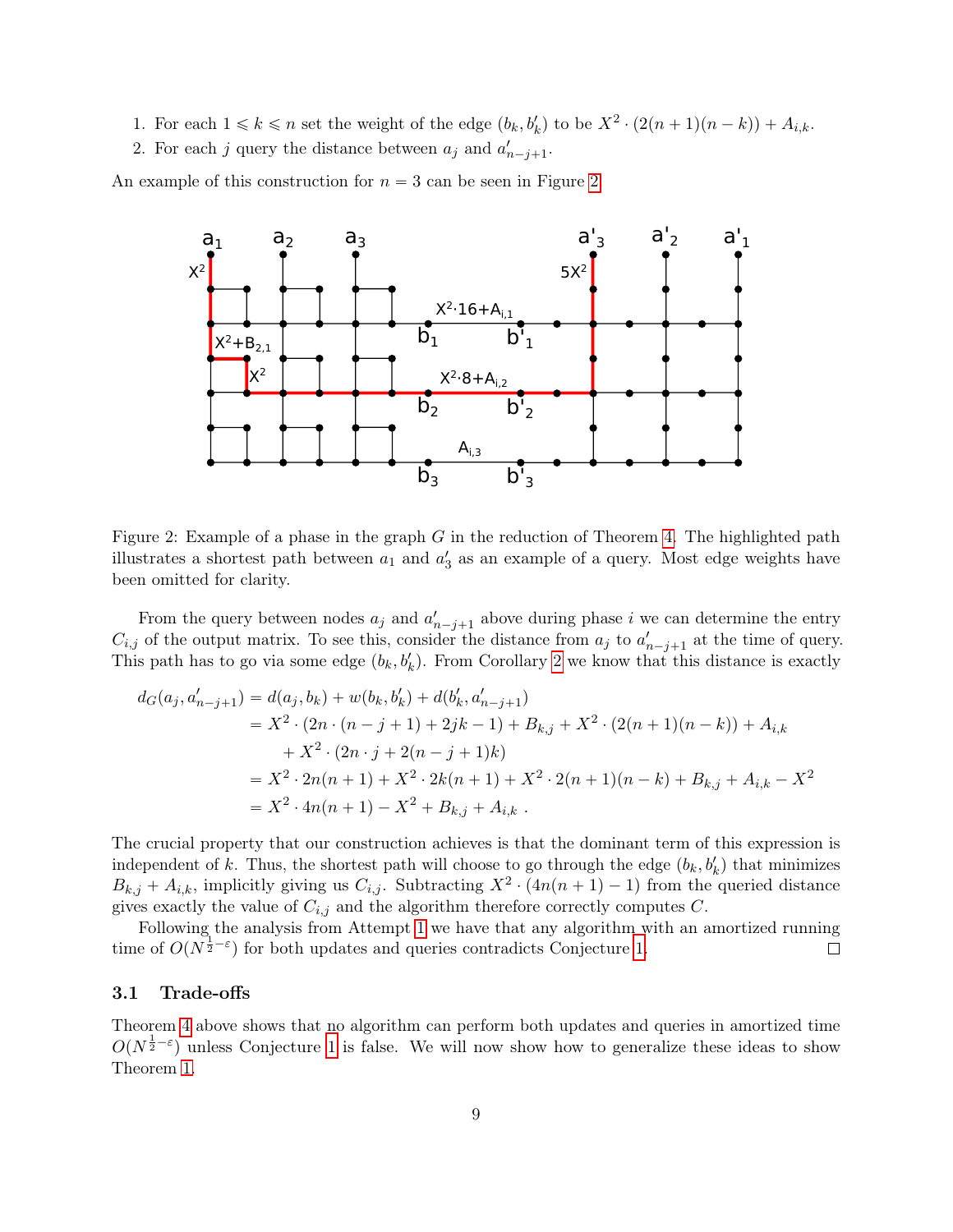Proof of Theorem [1.](#page-2-1) The proof follows the same structure as the proof for Theorem [4,](#page-7-2) but instead of reducing from  $(min, +)$ -Matrix-Mult on  $n \times n$  matrices we reduce from an unbalanced version.

Let A and B be  $n \times n^{\beta}$  and  $n^{\beta} \times n^{\alpha}$  matrices respectively for some  $0 < \alpha, \beta \leq 1$ . We define the initial graph G from B in the same manner as in Theorem [4.](#page-7-2) We then have a phase for each row  $i$ of A as follows:

- 1. For each  $1 \leq k \leq n^{\beta}$  set the weight of the edge  $(b_k, b'_k)$  to be  $X^2 \cdot (2(n^{\alpha}+1)(n^{\beta}-k)) + A_{i,k}$ .
- 2. For each  $1 \leq j \leq n^{\alpha}$  query the distance between  $a_j$  and  $a'_{n^{\alpha}-j+1}$ .

The entry  $C_{i,j}$  is exactly the distance  $d_G(a_j, a'_{n^{\alpha}-j+1})$  from the *i*th phase minus  $X^2 \cdot (4n^{\beta}(n^{\alpha}+1)-1)$ . The correctness of the above reduction follows directly from the proof of Theorem [4](#page-7-2) as well as Corollary [2.](#page-7-0)

Now observe that the graph G from the above reduction has  $N = \Theta(n^{\alpha+\beta})$  nodes and we perform a total of  $O(n^{1+\alpha})$  queries and  $O(n^{1+\beta})$  updates<sup>[2](#page-10-0)</sup> – that is, at most  $O(n)$  updates per row and  $O(n)$ queries per column. Any algorithm solving this problem must use total time  $n^{1+\alpha+\beta-o(1)}$  time unless Conjecture [1](#page-2-0) is false. It follows that either updates must take  $n^{\alpha-o(1)}$  amortized time or queries must take  $n^{\beta-o(1)}$  amortized time.

Assume now that an algorithm exists such that queries take  $O(N^{\gamma})$  amortized time for any  $0 < \gamma < 1$ . We wish to show that this algorithm cannot perform updates in amortized time  $O(N^{1-\gamma-\epsilon})$  for any  $\varepsilon > 0$ . Pick  $\beta = \gamma + \varepsilon/2$  and set  $\alpha = 1 - \beta$ . We now use the above reduction to create a dynamic graph G with  $N = O(n^{\alpha+\beta}) = O(n)$  nodes. Since queries do not take  $n^{\beta-o(1)}$  time it follows from the above discussion that updates must take  $n^{\alpha-o(1)} = n^{1-\gamma-\varepsilon/2-o(1)}$  time. Since this is polynomially greater than  $O(N^{1-\gamma-\varepsilon})$  the claim follows.  $\Box$ 

## 4 Hardness of dynamic maximum weight matching in bipartite planar graphs

In this section we will demonstrate the generality of our reduction framework by showing Theorem [3.](#page-4-2)

*Proof of Theorem [3.](#page-4-2)* We start by showing how to reduce from  $(\min, +)$ -Matrix-Mult to minimum weight perfect matching, where the weight of such a matching corresponds to the shortest path distance between  $a_j$  and  $a'_{n-j+1}$  similar to the proof of Theorem [1.](#page-2-1) We then describe how to use this reduction further to get a problem instance for maximum weight matching.

Let A, B be an instance to the  $(\min, +)$ -Matrix-Mult problem of sizes  $n \times n^{\beta}$  and  $n^{\beta} \times n^{\alpha}$ respectively. Consider the grid embedding  $G_B$  of B. We first replace each node of  $G_B$  by two nodes connected by an edge of weight 0. For  $a_j$ ,  $u_{i,j}$ ,  $x_{i,j}$ , and  $v_{i,j}$  denote the corresponding nodes with superscript d and u (for "down" and "up"). For  $b_i$  and  $w_{i,j}$  denote the corresponding nodes with superscript l and r (for "left" and "right"). Now, for each original edge in  $G_B$  we replace it as follows keeping its weight:

• 
$$
(u_{i,j}, v_{i,j}) \rightarrow (u_{i,j}^u, v_{i,j}^d)
$$
 •  $(u_{i,j}, w_{i,j-1}) \rightarrow (u_{i,j}^u, w_{i,j-1}^r)$ 

- $(u_{i,j}, w_{i,j}) \to (u_{i,j}^d, w_{i,j}^l)$
- <span id="page-10-0"></span> $\bullet \ (u_{i,j}, v_{i+1,j}) \rightarrow (u_{i,j}^d, v_{i+1,j}^u)$

•  $(v_{i,j}, x_{i,j}) \rightarrow (v_{i,j}^d, x_{i,j}^u)$ •  $(x_{i,j}, w_{i,j}) \rightarrow (x_{i,j}^d, w_{i,j}^l)$ 

<sup>&</sup>lt;sup>2</sup>We also perform  $O(n^{\alpha+\beta})$  updates to create the initial graph (depending on the model), however we will choose  $\alpha$ and  $\beta$  such that this term is dominated.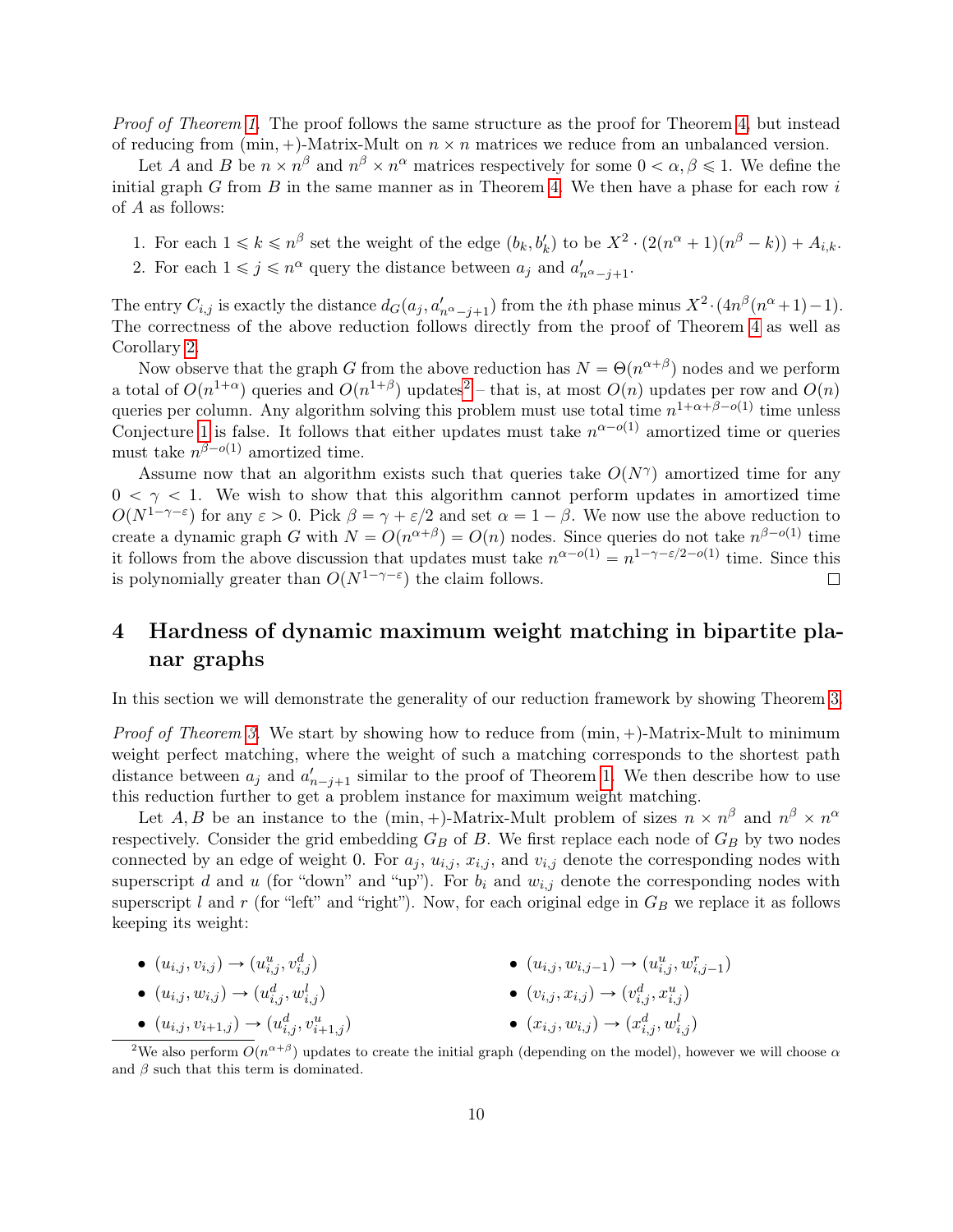• 
$$
(a_j, v_{0,j}) \to (a_j^d, v_{0,j}^u)
$$
 •  $(w_{i,C}, b_i) \to (w_{i,C}^r, b_i^l)$ 

This construction is illustrated in Figure [3.](#page-11-0) We call this modified grid structure  $\bar{G}_B$ . Observe that there are no edges between "up" and "left" vertices or between "down" and "right". It follows that the graph is bipartite and that these two sets of nodes make up the two partitions.



<span id="page-11-0"></span>Figure 3: Grid construction for minimum weight perfect matching. Thick edges correspond to original edges and have the same weight as in  $G_B$ . Thin edges have weight 0.

We now replace the grids  $G_B$  and  $G'_B$  by  $\bar{G}_B$  and  $\bar{G}'_B$  in the initial graph G from the proof of Theorem [1.](#page-2-1) The edges  $(b_k, b'_k)$  are replaced by  $(b_k^r, b_k^l)$ . We will use the following observation.

**Proposition [2](#page-9-0).** The graph resulting from joining two grids  $\bar{G}_B$  in the way of Figure 2 has a unique perfect matching.

Proof. It is easy to see that simply matching all weight 0 edges gives a perfect matching. Thus we need to show that this is the only perfect matching. We will show the claim by a simple "peeling" argument.

Observe that  $a_1^u$  only has one incident edge, so the edge  $(a_1^u, a_1^d)$  must be in any perfect matching and we may "peel" away these two nodes. It now follows that  $v_{1,1}^u$  only has one adjacent edge, so  $(v_{1,1}^u, v_{1,1}^d)$  has to be in any perfect matching and we may peel away these nodes. Now  $u_{1,1}^u$  only has one adjacent edge and so on for  $v_{2,1}^u$ ,  $u_{2,1}^u$ , etc. This peels away the entire first column. Now each  $x_{i,1}^u$  has only one adjacent edge matching this leaves each  $w_{i,1}^l$  with only one adjacent edge. Peeling these nodes away leaves us with a smaller grid and we may start the argument over with  $a_2$ .

By doing this we see that the edge joining  $b_i^r$  and  $b_i^{\prime l}$  cannot be in a perfect matching as  $(b_i^r, b_i^l)$ has to be. Thus we can repeat the same argument on the second grid.  $\Box$ 

We now add two additional nodes s and t to the initial graph and perform a phase for each row  $i$  of  $A$  as follows:

1. For each  $1 \leq k \leq n^{\beta}$  set the weight of the edge  $(b_k^r, b_k'^l)$  to be  $X^2 \cdot (2(n^{\alpha}+1)(n^{\beta}-k)) + A_{i,k}$ .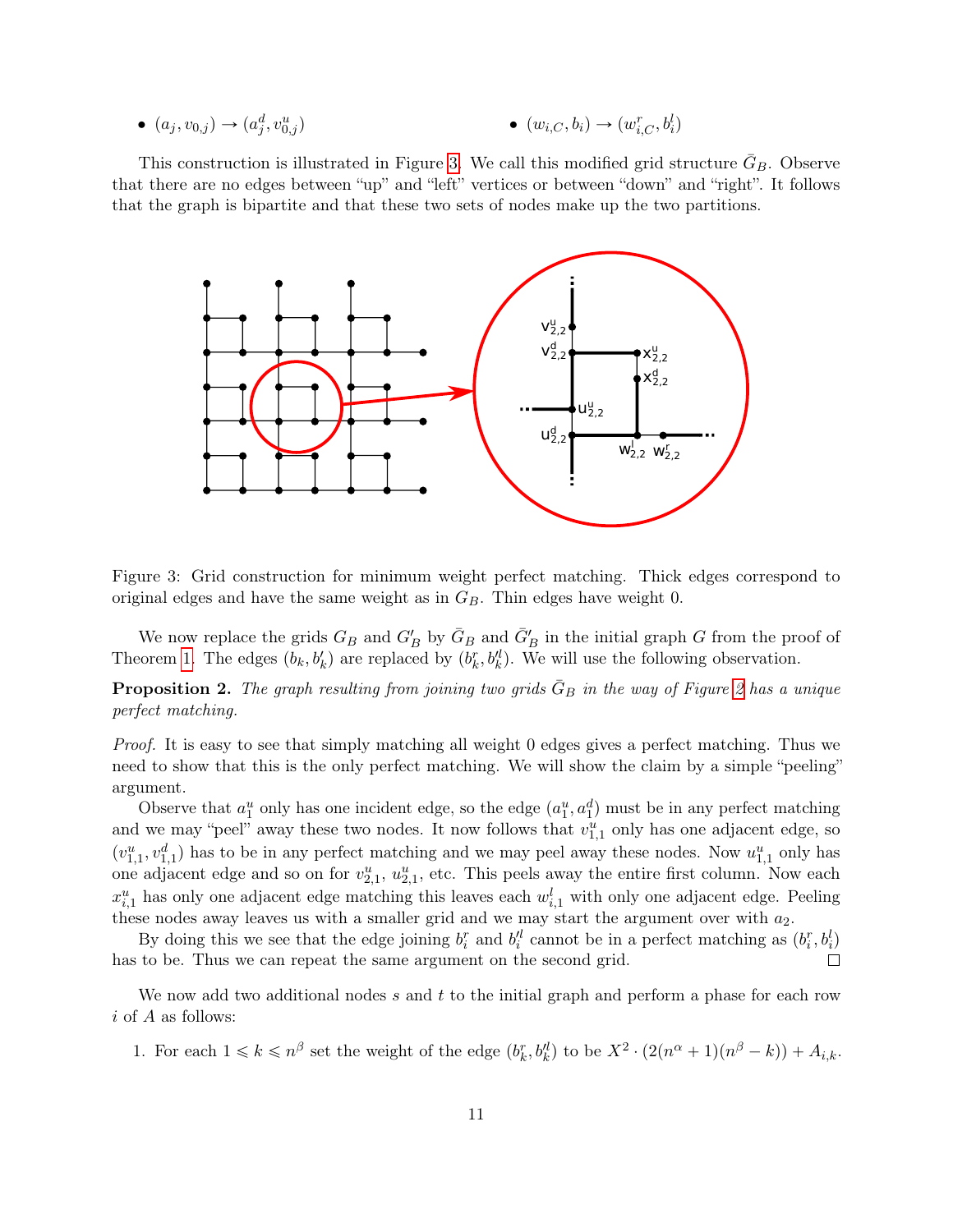2. For each  $1 \leq j \leq n^{\alpha}$  do the following three steps: 1) add the edges  $(s, a_j^u)$  and  $(t, a_{n^{\alpha}-j+1}^{\prime u})$ , 2) query the minimum weight perfect matching, 3) delete the two edges.

Since the edges  $(s, a_j^u)$  and  $(t, a_{n\alpha-j+1}^{\prime u})$  have to be in any perfect matching this leaves  $a_j^d$  and  $a_{n\alpha-j+1}^{\prime d}$ unmatched. Any perfect matching now has to "connect" these two nodes by a path of original (weight  $> 0$ ) edges. The weight of a perfect matching in G then corresponds to the length of a shortest path from  $a_j$  to  $a'_{n^{\alpha}-j+1}$  in the graph from the proof of Theorem [1.](#page-2-1) It follows that we get the same trade-offs for minimum weight perfect matching as for APSP with the exception that the trade-off only holds when  $q(N) \geq u(N)$  since we perform  $O(1)$  updates for each query.

To show the same result for maximum weight matching we may simply perform the following two changes: 1) pick a sufficiently large integer  $y$  and set the weight of each edge to  $y$  minus its weight in the above reduction, and 2) when adding the edges  $(s, a_j^u)$  and  $(t, a_{n^{\alpha}-j+1}^{\prime u})$  assign them weight  $y^2$ such that any maximum weight matching has to include these two edges and will have weight

$$
y^2 + \frac{N-4}{2} \cdot y - d_{G*}(a_j, a'_{n^{\alpha}-j+1}),
$$

where  $G^*$  denotes the corresponding graph in the proof of Theorem [1.](#page-2-1)

### <span id="page-12-0"></span>5 Unweighted

The proofs of the previous sections rely heavily on the weighted grid from Section [2.](#page-5-1) We may generalize the ideas to the unweighted case by instead using the grid of Definition [1](#page-5-0) and subdividing the edges giving us somewhat weaker bounds. This gives us Theorem [2.](#page-3-0)

The problem we reduce from is the online matrix-vector problem from [\[38\]](#page-18-8). We may define this problem as follows: Let M be a  $n \times n$  matrix and let  $v^1, \ldots, v^n$  be n boolean vectors arriving in an online fashion. The task is to pre-process M such that we can output the product  $Mv^i$  for each i before seeing  $v^{i+1}$ . It was conjectured in [\[38\]](#page-18-8) that this problem takes  $n^{3-o(1)}$  time, while the best known upper bound is  $n^3/2^{\Omega(\sqrt{\log n})}$  [\[48\]](#page-18-13). Known reductions from [\[64\]](#page-19-7) show that this conjecture implies a  $n^{1+\alpha+\beta-o(1)}$  bound for the following problem: Let  $\alpha, \beta > 0$  be fixed constants and let M be a boolean  $n^{\beta} \times n^{\alpha}$  matrix (see [\[38\]](#page-18-8) for the details). After preprocessing M, n boolean vector pairs  $(u^1, v^1), \ldots, (u^n, v^n) \in \{0,1\}^{n^{\beta}} \times \{0,1\}^{n^{\alpha}}$  arrive one at a time and the task is to compute  $(u^i)^T M v^i$ before being presented with the  $i + 1$ th vector pair for every i. We will use this problem called the OuMv problem to reduce to unit weight dynamic APSP in planar graphs below.

*Proof of Theorem [2.](#page-3-0)* Consider the reduction from Theorem [1](#page-2-1) using a  $n^{\beta} \times n^{\alpha}$  grid. We will use a similar approach to solve the OuMv problem below.

Let M be the  $n^{\beta} \times n^{\alpha}$  matrix of the OuMv problem and create  $G_M$  according to Definition [1](#page-5-0) (note that this grid embedding is different from the one used in the proof of Theorem [1\)](#page-2-1). We also add  $G'_M$  similarly to the proof of Theorem [1.](#page-2-1) We then subdivide each edge into a path of the same length. We also add to G a path of length  $2(n^{\alpha}+1)(n^{\beta}-k)$  connecting  $b_k$  and  $b'_k$  for each  $1 \leq k \leq n^{\beta}$ . We then disconnect  $b_k$  and  $b'_k$  from this path.

We perform a phase as follows for each vector pair  $(u^i, v^i)$ :

- 1. For each k such that  $u_k^i = 1$  connect  $b_k$  and  $b'_k$  to their respective path.
- 2. For each j such that  $v_j^i = 1$  query the distance from  $a_j$  to  $a'_{n^{\alpha}-j+1}$ .

 $\Box$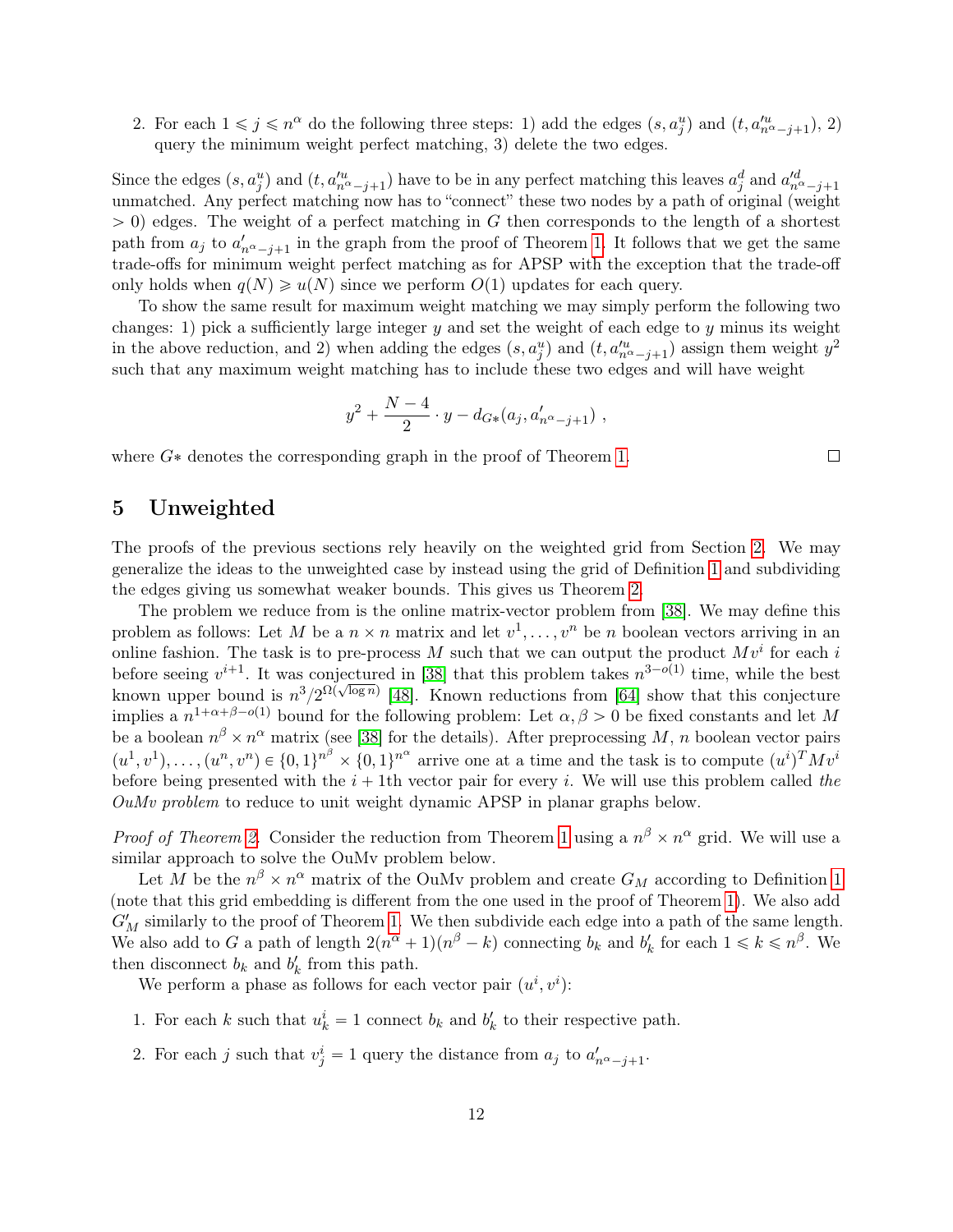3. Remove all the edges added in step 1.

If the answer to any of the queries during the *i*th phase is  $4n(n+1)-1$  the answer to the *i*th product is 1 and otherwise the answer is 0. This follows from Corollary [1](#page-7-1) in the same way as Theorem [1.](#page-2-1)

By subdividing the edges we get a graph with  $N = O(n^{2\beta + \alpha} + n^{2\alpha + \beta})$  nodes. We perform  $O(n^{1+\alpha})$  queries and  $O(n^{1+\beta})$  updates. It follows from the OMv conjecture that the entire process must take  $n^{1+\beta+\alpha-o(1)}$  time, thus either updates take  $n^{\alpha-o(1)}$  time or queries take  $n^{\beta-o(1)}$  time.

We will assume that  $q(N) \geq u(N)$  and note that the other case follows symmetrically. Assume that some algorithm can perform queries in  $N^{\gamma}$  for some  $\frac{1}{3} \leq \gamma < \frac{1}{2}$  $\frac{1}{2}$ . We wish to show that this algorithm cannot perform updates in time  $N^{1-2\gamma-\varepsilon}$  for any  $\varepsilon > 0$ . To do this, pick  $\beta = \gamma + \varepsilon/3$ and  $\alpha = 1 - 2\beta$ . Note that  $\beta \ge \alpha$  (corresponding to  $q(N) \ge u(N)$ ). Thus the graph has  $N = O(n^{2\beta + \alpha}) = O(n)$  nodes. It now follows by the above discussion that the algorithm cannot perform updates faster than  $n^{\alpha-o(1)} = N^{1-2\gamma-2\varepsilon/3+o(1)}$  which proves the claim.

Finally, observe that by using an  $n \times n$  matrix in the above reduction (i.e.  $\alpha = \beta = 1$ ) we see that at least one of updates and queries have to take  $n^{\frac{1}{3}-o(1)}$  amortized time (similar to Theorem [4\)](#page-7-2).

To see that we may do the above reduction while keeping the dynamic graph  $G$  as a grid graph, observe that we may multiply the weight of each edge before subdividing by a large enough constant and then "zig-zag" the subdivided edges in order to fit the grid structure. This is illustrated in Figure [4.](#page-13-0)



<span id="page-13-0"></span>Figure 4: Illustration of the grid created in the proof of Theorem [2.](#page-3-0) Dashed edges correspond to possible shortcuts. Note that the lengths of the edges are not to scale!

### 6 Dynamic  $s, t$ -shortest path and related problems

In Section [3](#page-7-4) we showed a lower bound for the trade-off between query and update time for dynamic APSP in grid graphs conditioned on Conjecture [1.](#page-2-0) Here we will argue that the proof of Theorem [1](#page-2-1) can be extended to show similar lower bounds for dynamic problems, where the algorithm only needs to maintain a single value such as s, t-shortest path, girth, and diameter. We also note that the above techniques for proving bounds in unweighted graphs also apply to the theorem below.

<span id="page-13-1"></span>Theorem 5. No algorithm can solve the s, t-shortest path, girth (directed), or diameter problems in planar graphs on N nodes with amortized update time  $u(N)$  and query time  $q(N)$  such that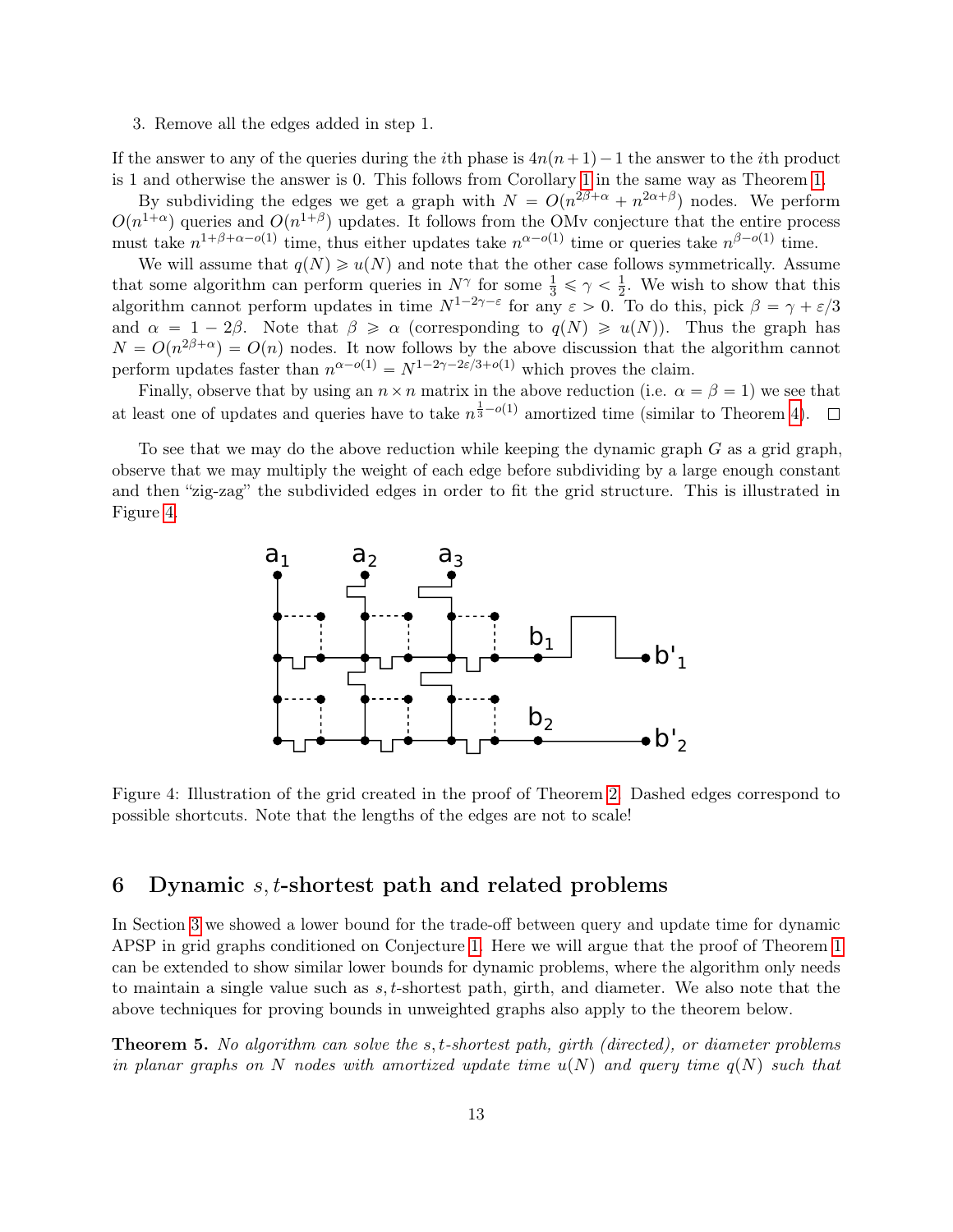$max(q(N), u(N)) = O(N^{\frac{1}{2}-\varepsilon})$  for any  $\varepsilon > 0$  unless Conjecture [1](#page-2-0) is false. Furthermore, if  $q(N) \geq$  $u(N)$  the algorithm cannot have  $q(N) \cdot u(N) = O(N^{1-\varepsilon})$ . This holds even if the planar embedding of G never changes.

Proof. We note that the proof follows the exact same structure as the proof of Theorem [1](#page-2-1) and only mention the changes needed to be made.

For s, t-shortest path and diameter we add two additional nodes s, t to the initial graph G and when performing a query of the distance between  $a_j$  and  $a'_{n^{\alpha}-j+1}$  we instead insert edges  $(s, a_j)$  and  $(t, a'_{n^{\alpha}-j+1})$  of sufficiently high weight so that this is the longest distance in the graph and query the s, t distance.

For girth we direct all horizontal edges of G to the right, all vertical edges of the left grid down and all vertical edges of the right grid up. When doing a query we add the directed edge  $(a'_{n^{\alpha}-j+1}, a_j)$ with weight 1, and the length of the shortest cycle then corresponds to the shortest path from  $a_i$  to  $a'_{n^{\alpha}-j+1}$  plus 1.  $\Box$ 

In the above reductions, the condition  $q(N) \geq u(N)$  comes from the fact that we perform  $O(1)$ updates for every query we make and the argument from Theorem [1](#page-2-1) thus breaks down if we try to argue for slower updates than queries. This makes sense from an upper bound perspective: clearly, any algorithm with  $q(N) \leq u(N)$  could simply perform a query for every update, store the answer, and then provide queries in  $O(1)$  time.

### 7 Weight updates

We mentioned in the previous sections that the results hold even if we only allow weight updates instead of edge insertions/deletions. In [\[6\]](#page-15-0) they considered this model in which the algorithm is supplied with an initial graph G and a promise that for any updated graph  $G'$  we have  $d_G(u, v)$  $d_{G}(u, v) \leq M \cdot d_G(u, v)$  for all  $u, v \in G$  and some parameter  $M > 1$ . The only operations allowed are weight updates and queries. We note that all the above results for weighted graphs also hold in this model.

As a proof sketch, consider the result of Theorem [1:](#page-2-1) The only edges whose weight changes are the "in-between" edges  $(b_k, b'_k)$  whose weights are always between  $X^2 \cdot (2(n^{\alpha}+1)(n^{\beta}-k))$  and  $X^2 \cdot (2(n^{\alpha}+1)(n^{\beta}-k)) + X$ . Similarly, for s, t-shortest path and diameter: Assume that the edge  $(s, a<sub>j</sub>)$  has weight y when added in the reduction of Theorem [5.](#page-13-1) We may instead initialize the graph G with an edge  $(s, a_j)$  of weight y for each  $1 \leq j \leq n^{\alpha}$ , increase each edge to have weight  $M \cdot y$  and then instead of adding the edge  $(s, a_i)$  we decrease its weight back to y. We do the same for t and the nodes  $a'_{j}$ . By picking y sufficiently large we may ensure that an edge of weight  $M \cdot y$  cannot be on the shortest path from  $s$  to  $t$ . Furthermore these changes can still be done while maintaining the graphs as grids.

### 8 Worst-case bounds for partially dynamic problems

Our reductions above work in the fully dynamic setting, where edge insertions and deletions (or weight increments and decrements) are allowed. We now show that, using standard techniques, we can turn these amortized bounds into worst-case bounds for the same problem in the incremental and decremental (only insertions/increments or deletions/decrements allowed). We will show the result for dynamic APSP and note that the method is the same for the other problems.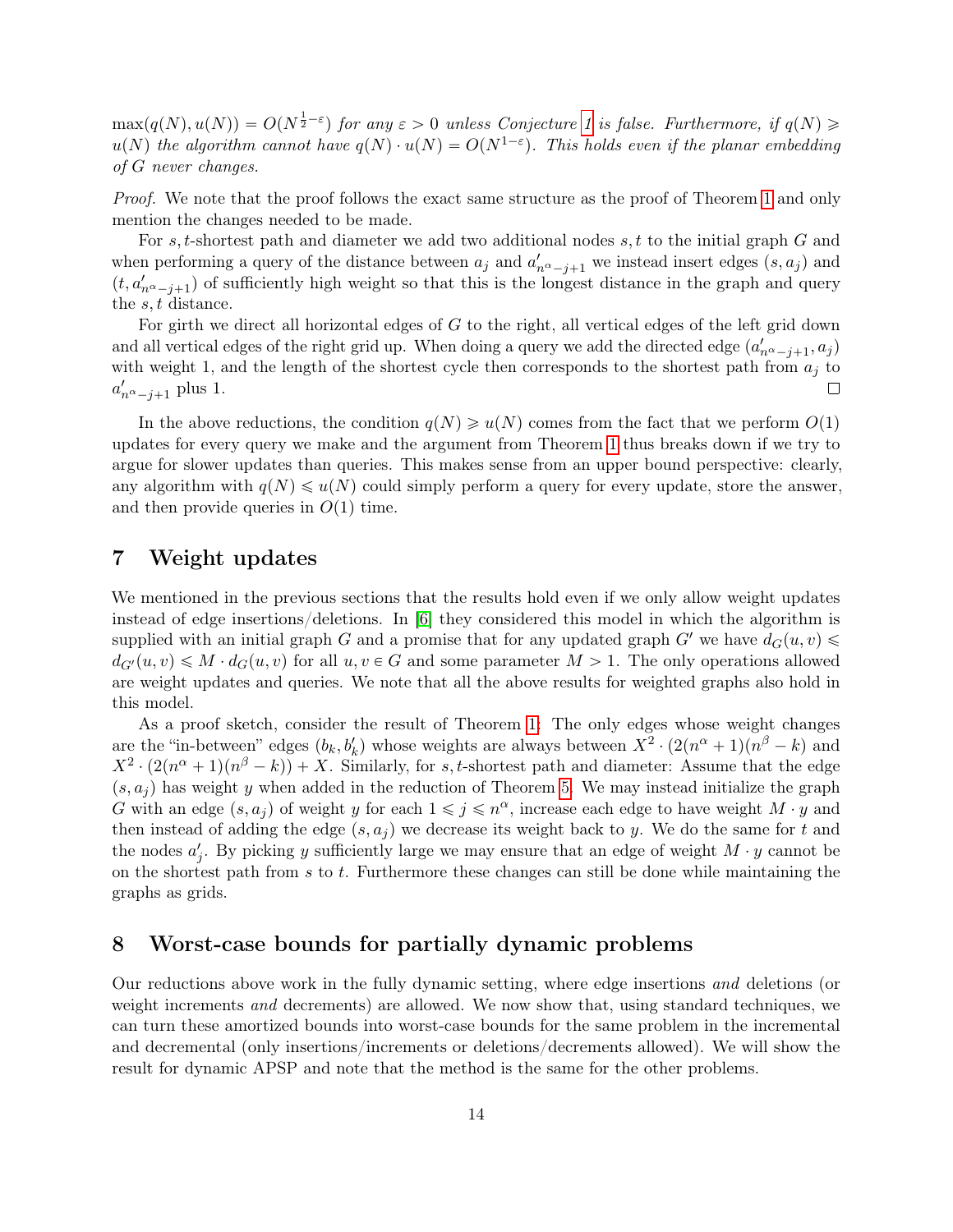Corollary 3. No algorithm can solve the incremental or decremental APSP problem for planar graphs on N nodes with worst-case query time  $q(N)$  and update time  $u(N)$  such that  $q(N) \cdot u(N) = O(N^{1-\epsilon})$ for any  $\varepsilon > 0$  unless Conjecture [1](#page-2-0) is false.

*Proof.* We present the argument for the problem when we are given an initial graph  $G$  and are only allowed to increase weights on edges. The proof uses the same rollback technique employed before in several papers (see e.g. [\[3\]](#page-15-1)).

First we create the same initial graph,  $G$ , as in the proof of Theorem [1.](#page-2-1) We set the initial weight of the edges  $(b_k, b'_k)$  to be  $X^2 \cdot (2(n^{\alpha}+1)(n^{\beta}-k))$ . During the phase of each row i of A we keep track of all memory changes made by the incremental data structure while increasing each edge to have weight  $X^2 \cdot (2(n^{\alpha}+1)(n^{\beta}-k)) + A_{i,k}$ . We then perform each distance query and instead of deleting the incremented edges, we "roll back" the data structure using the memory changes we kept track of, thus restoring G to its initial state. By doing this we solve the  $(\min, +)$ -Matrix-Mult problem in the exact same way as in Theorem [1.](#page-2-1) However, we cannot ensure any requirement on the amortized running time, as the rollback operations may essentially "restore all credit" to the data structure in the sense of amortized analysis. Thus, the time bounds only apply to worst-case running times.  $\Box$ 

Acknowledgements The authors would like to acknowledge Shay Mozes, Oren Weimann and Virginia Vassilevska Williams for helpful comments and discussions.

### References

- <span id="page-15-5"></span>[1] Amir Abboud, Fabrizio Grandoni, and Virginia Vassilevska Williams. Subcubic equivalences between graph centrality problems, APSP and diameter. In Proc. 26th ACM/SIAM Symposium on Discrete Algorithms (SODA), pages 1681–1697, 2015.
- <span id="page-15-4"></span>[2] Amir Abboud and Kevin Lewi. Exact weight subgraphs and the k-sum conjecture. In Proc. 40th International Colloquium on Automata, Languages and Programming (ICALP), pages 1–12, 2013.
- <span id="page-15-1"></span>[3] Amir Abboud and Virginia Vassilevska Williams. Popular conjectures imply strong lower bounds for dynamic problems. In Proc. 55th IEEE Symposium on Foundations of Computer Science (FOCS), pages 434–443, 2014.
- <span id="page-15-3"></span>[4] Amir Abboud, Virginia Vassilevska Williams, and Joshua R. Wang. Approximation and fixed parameter subquadratic algorithms for radius and diameter in sparse graphs. In *Proceedings* of the Twenty-Seventh Annual ACM-SIAM Symposium on Discrete Algorithms, SODA 2016, Arlington, VA, USA, January 10-12, 2016, pages 377–391, 2016.
- <span id="page-15-2"></span>[5] Amir Abboud, Virginia Vassilevska Williams, and Huacheng Yu. Matching triangles and basing hardness on an extremely popular conjecture. In Proc. 47th ACM Symposium on Theory of Computing (STOC), pages 41–50, 2015.
- <span id="page-15-0"></span>[6] Ittai Abraham, Shiri Chechik, Daniel Delling, Andrew V. Goldberg, and Renato F. Werneck. On dynamic approximate shortest paths for planar graphs with worst-case costs. In Proc. 27th ACM/SIAM Symposium on Discrete Algorithms (SODA), pages 740–753, 2016.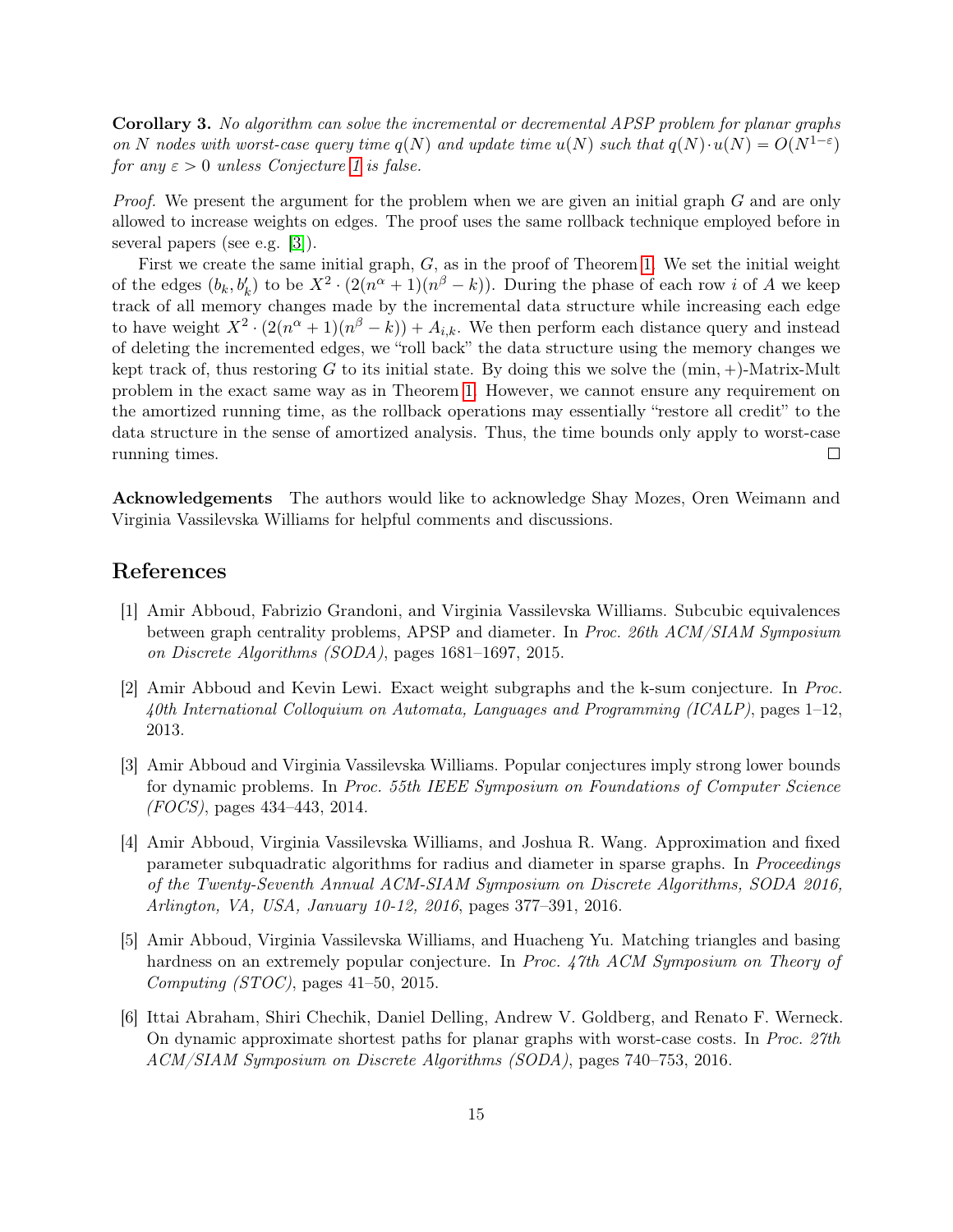- <span id="page-16-3"></span>[7] Ittai Abraham, Shiri Chechik, and Cyril Gavoille. Fully dynamic approximate distance oracles for planar graphs via forbidden-set distance labels. In Proc. 44th ACM Symposium on Theory of Computing (STOC), pages 1199–1218, 2012.
- <span id="page-16-13"></span>[8] Stephen Alstrup, Søren Dahlgaard, Mathias Bæk Tejs Knudsen, and Ely Porat. Sublinear distance labeling for sparse graphs. CoRR, abs/1507.02618, 2015.
- <span id="page-16-12"></span>[9] Stephen Alstrup, Cyril Gavoille, Esben Bistrup Halvorsen, and Holger Petersen. Simpler, faster and shorter labels for distances in graphs. In Proc. 27th ACM/SIAM Symposium on Discrete Algorithms (SODA), pages 338–350, 2016.
- <span id="page-16-11"></span>[10] Abhash Anand, Surender Baswana, Manoj Gupta, and Sandeep Sen. Maintaining approximate maximum weighted matching in fully dynamic graphs. In *Conference on the Foundations of* Software Technology and Theoretical Computer Science (FSTTCS), pages 257–266, 2012.
- <span id="page-16-6"></span>[11] Rinat Ben Avraham, Haim Kaplan, and Micha Sharir. A faster algorithm for the discrete fréchet distance under translation. *arXiv preprint arXiv:1501.03724*, 2015.
- <span id="page-16-7"></span>[12] Surender Baswana, Manoj Gupta, and Sandeep Sen. Fully dynamic maximal matching in o (log n) update time. In Foundations of Computer Science (FOCS), 2011 IEEE 52nd Annual Symposium on, pages 383–392. IEEE, 2011.
- <span id="page-16-1"></span>[13] Reinhard Bauer. Dynamic speed-up techniques for dijkstra?s algorithm. Master's thesis, Institut für Theoretische Informatik-Universität Karlsruhe (TH), page 41, 2006.
- <span id="page-16-8"></span>[14] Aaron Bernstein and Cliff Stein. Fully dynamic matching in bipartite graphs. In Automata, Languages, and Programming, pages 167–179. Springer, 2015.
- <span id="page-16-10"></span>[15] Aaron Bernstein and Cliff Stein. Faster fully dynamic matchings with small approximation ratios. In Proceedings of the Twenty-Seventh Annual ACM-SIAM Symposium on Discrete Algorithms, pages 692–711. SIAM, 2016.
- <span id="page-16-9"></span>[16] Sayan Bhattacharya, Monika Henzinger, and Giuseppe F Italiano. Deterministic fully dynamic data structures for vertex cover and matching. In Proceedings of the Twenty-Sixth Annual ACM-SIAM Symposium on Discrete Algorithms, pages 785–804. SIAM, 2015.
- <span id="page-16-0"></span>[17] Glencora Borradaile, Philip N. Klein, Shay Mozes, Yahav Nussbaum, and Christian Wulff-Nilsen. Multiple-source multiple-sink maximum flow in directed planar graphs in near-linear time. In Proc. 52nd IEEE Symposium on Foundations of Computer Science (FOCS), pages 170–179, 2011.
- <span id="page-16-4"></span>[18] Raphaël Clifford, Allan Grønlund, and Kasper Green Larsen. New unconditional hardness results for dynamic and online problems. In Proc. 56th IEEE Symposium on Foundations of Computer Science (FOCS), pages 1089–1107, 2015.
- <span id="page-16-5"></span>[19] Søren Dahlgaard. On the hardness of partially dynamic graph problems and connections to diameter.  $arXiv$  preprint  $arXiv:1602.06705$ , 2016. To appear at ICALP'16.
- <span id="page-16-2"></span>[20] Daniel Delling, Andrew V Goldberg, Thomas Pajor, and Renato F Werneck. Customizable route planning. In Experimental algorithms, pages 376–387. Springer, 2011.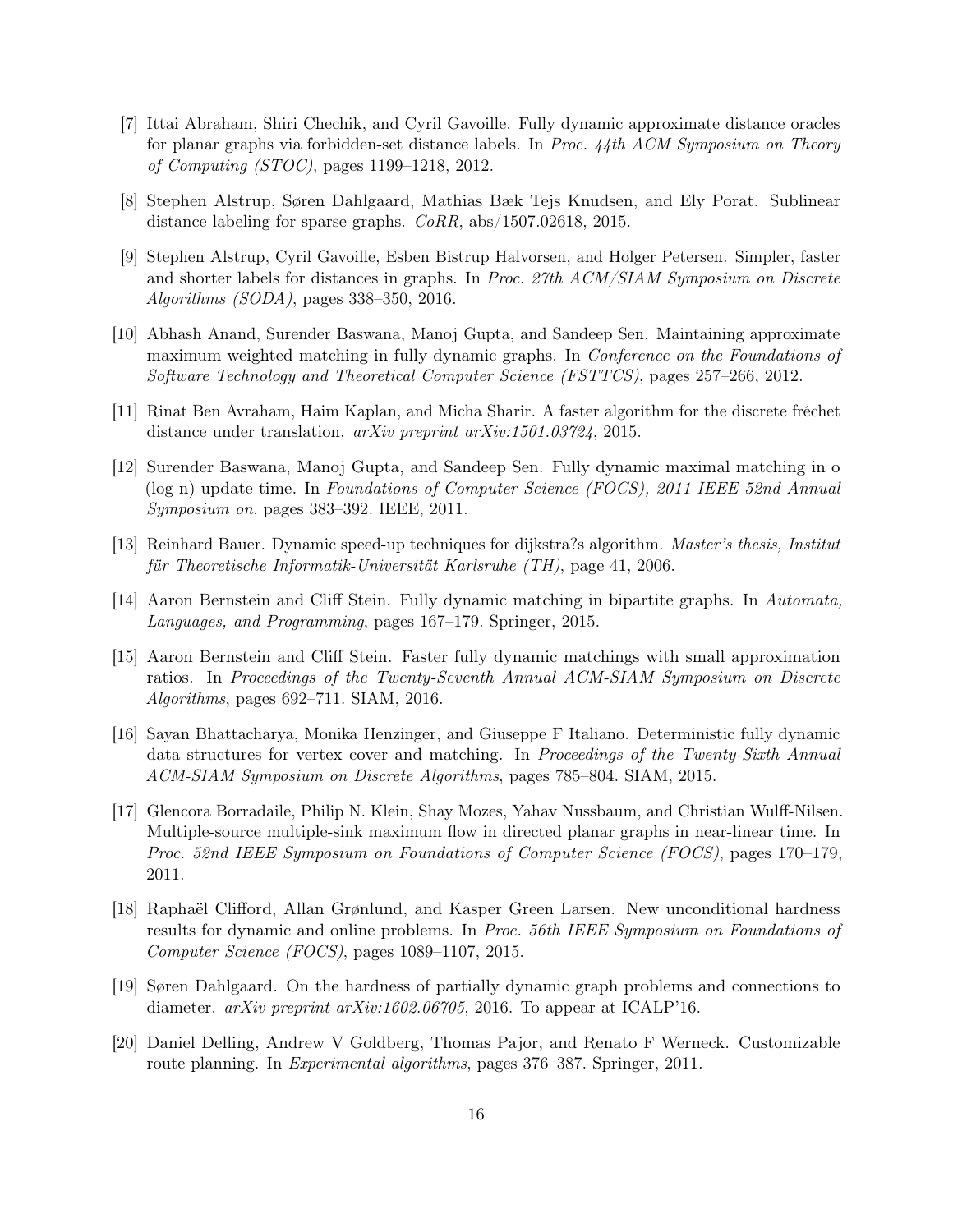- <span id="page-17-6"></span>[21] Daniel Delling, Peter Sanders, Dominik Schultes, and Dorothea Wagner. Engineering route planning algorithms. In Algorithmics of large and complex networks, pages 117–139. Springer, 2009.
- <span id="page-17-7"></span>[22] Daniel Delling and Dorothea Wagner. Landmark-based routing in dynamic graphs. In Experimental algorithms, pages 52–65. Springer, 2007.
- <span id="page-17-11"></span>[23] Krzysztof Diks and Piotr Sankowski. Dynamic plane transitive closure. In Algorithms–ESA 2007, pages 594–604. Springer, 2007.
- <span id="page-17-3"></span>[24] Hristo N Djidjev, Grammati E Pantziou, and Christos D Zaroliagis. Computing shortest paths and distances in planar graphs. In Automata, Languages and Programming, pages 327–338. Springer, 1991.
- <span id="page-17-12"></span>[25] Dorit Dor, Shay Halperin, and Uri Zwick. All-pairs almost shortest paths. SIAM Journal on Computing, 29(5):1740–1759, 2000.
- <span id="page-17-13"></span>[26] Ran Duan and Seth Pettie. Linear-time approximation for maximum weight matching. Journal of the ACM (JACM), 61(1):1, 2014.
- <span id="page-17-9"></span>[27] David Eppstein. Dynamic connectivity in digital images. Information Processing Letters, 62(3):121–126, 1997.
- <span id="page-17-0"></span>[28] Jittat Fakcharoenphol and Satish Rao. Planar graphs, negative weight edges, shortest paths, and near linear time. Journal of Computer and System Sciences, 72(5):868–889, 2006. See also FOCS'01.
- <span id="page-17-1"></span>[29] Greg N Frederickson. Data structures for on-line updating of minimum spanning trees, with applications. SIAM Journal on Computing, 14(4):781–798, 1985.
- <span id="page-17-2"></span>[30] Zvi Galil and Giuseppe F Italiano. Maintaining biconnected components of dynamic planar graphs. Springer, 1991.
- <span id="page-17-4"></span>[31] Zvi Galil, Giuseppe F Italiano, and Neil Sarnak. Fully dynamic planarity testing. In Proceedings of the twenty-fourth annual ACM symposium on Theory of computing, pages 495–506. ACM, 1992.
- <span id="page-17-10"></span>[32] Cyril Gavoille, David Peleg, Stéphane Pérennes, and Ran Raz. Distance labeling in graphs. Journal of Algorithms, 53(1):85–112, 2004. See also SODA'01.
- <span id="page-17-5"></span>[33] Pawel Gawrychowski and Adam Karczmarz. Improved bounds for shortest paths in dense distance graphs. CoRR, abs/1602.07013, 2016.
- <span id="page-17-8"></span>[34] Robert Geisberger, Peter Sanders, Dominik Schultes, and Christian Vetter. Exact routing in large road networks using contraction hierarchies. Transportation Science, 46(3):388–404, 2012.
- <span id="page-17-14"></span>[35] Madhu Gupta and Rongkun Peng. Fully dynamic  $(1+e)$ -approximate matchings. In Foundations of Computer Science (FOCS), 2013 IEEE 54th Annual Symposium on, pages 548–557. IEEE, 2013.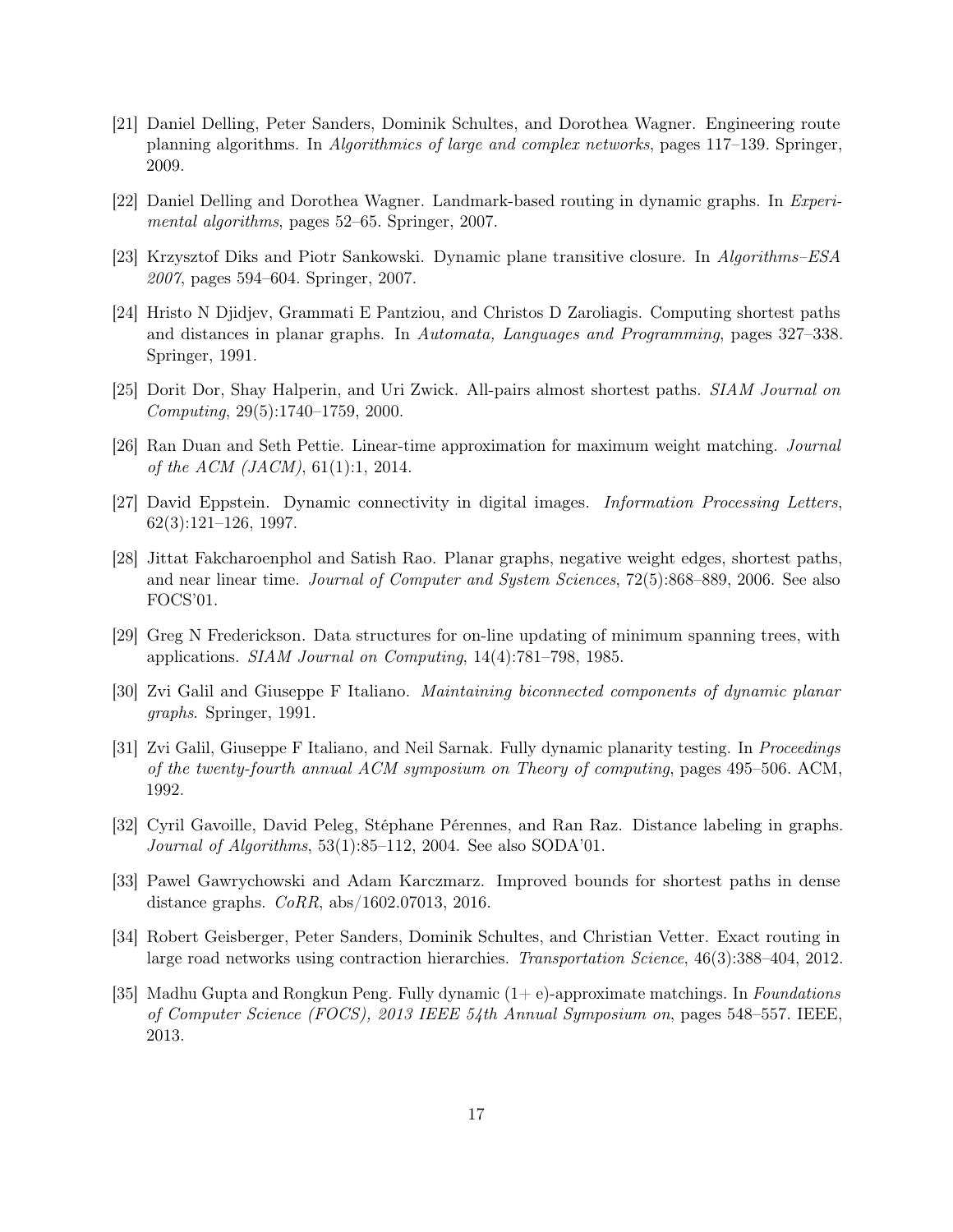- <span id="page-18-9"></span>[36] Rohit Gurjar, Arpita Korwar, Jochen Messner, Simon Straub, and Thomas Thierauf. Planarizing gadgets for perfect matching do not exist. In Mathematical Foundations of Computer Science 2012, pages 478–490. Springer, 2012.
- <span id="page-18-11"></span>[37] Meng He, Ganggui Tang, and Norbert Zeh. Orienting dynamic graphs, with applications to maximal matchings and adjacency queries. In Algorithms and Computation, pages 128–140. Springer, 2014.
- <span id="page-18-8"></span>[38] Monika Henzinger, Sebastian Krinninger, Danupon Nanongkai, and Thatchaphol Saranurak. Unifying and strengthening hardness for dynamic problems via the online matrix-vector multiplication conjecture. In Proc. 47th ACM Symposium on Theory of Computing (STOC), pages 21–30, 2015.
- <span id="page-18-1"></span>[39] Monika R Henzinger, Philip Klein, Satish Rao, and Sairam Subramanian. Faster shortest-path algorithms for planar graphs. journal of computer and system sciences,  $55(1):3-23$ , 1997.
- <span id="page-18-5"></span>[40] Giuseppe F Italiano, Yahav Nussbaum, Piotr Sankowski, and Christian Wulff-Nilsen. Improved algorithms for min cut and max flow in undirected planar graphs. In Proceedings of the forty-third annual ACM symposium on Theory of computing, pages 313–322. ACM, 2011.
- <span id="page-18-6"></span>[41] Haim Kaplan, Shay Mozes, Yahav Nussbaum, and Micha Sharir. Submatrix maximum queries in monge matrices and monge partial matrices, and their applications. In Proceedings of the twenty-third annual ACM-SIAM symposium on Discrete Algorithms, pages 338–355. SIAM, 2012.
- <span id="page-18-0"></span>[42] Philip Klein and Shay Mozes. Optimization algorithms for planar graphs, 2014. Book draft available at http://planarity.org.
- <span id="page-18-4"></span>[43] Philip N Klein. Multiple-source shortest paths in planar graphs. In SODA, volume 5, pages 146–155, 2005.
- <span id="page-18-2"></span>[44] Philip N Klein and Sairam Subramanian. A fully dynamic approximation scheme for shortest paths in planar graphs. Algorithmica, 22(3):235–249, 1998.
- <span id="page-18-12"></span>[45] Tsvi Kopelowitz, Robert Krauthgamer, Ely Porat, and Shay Solomon. Orienting fully dynamic graphs with worst-case time bounds. In Automata, Languages, and Programming, pages 532–543. Springer, 2014.
- <span id="page-18-7"></span>[46] Tsvi Kopelowitz, Seth Pettie, and Ely Porat. Higher lower bounds from the 3sum conjecture. In Proc. 27th ACM/SIAM Symposium on Discrete Algorithms (SODA), pages 1272–1287, 2016.
- <span id="page-18-3"></span>[47] Jakub Łącki, Yahav Nussbaum, Piotr Sankowski, and Christian Wulff-Nilsen. Single source–all sinks max flows in planar digraphs. In Foundations of Computer Science (focs), 2012 Ieee 53rd Annual Symposium on, pages 599–608. IEEE, 2012.
- <span id="page-18-13"></span>[48] Kasper Green Larsen and Ryan Williams. Faster online matrix-vector multiplication. arXiv preprint arXiv:1605.01695, 2016.
- <span id="page-18-10"></span>[49] François Le Gall. Powers of tensors and fast matrix multiplication. In Proceedings of the 39th international symposium on symbolic and algebraic computation, pages 296–303. ACM, 2014.